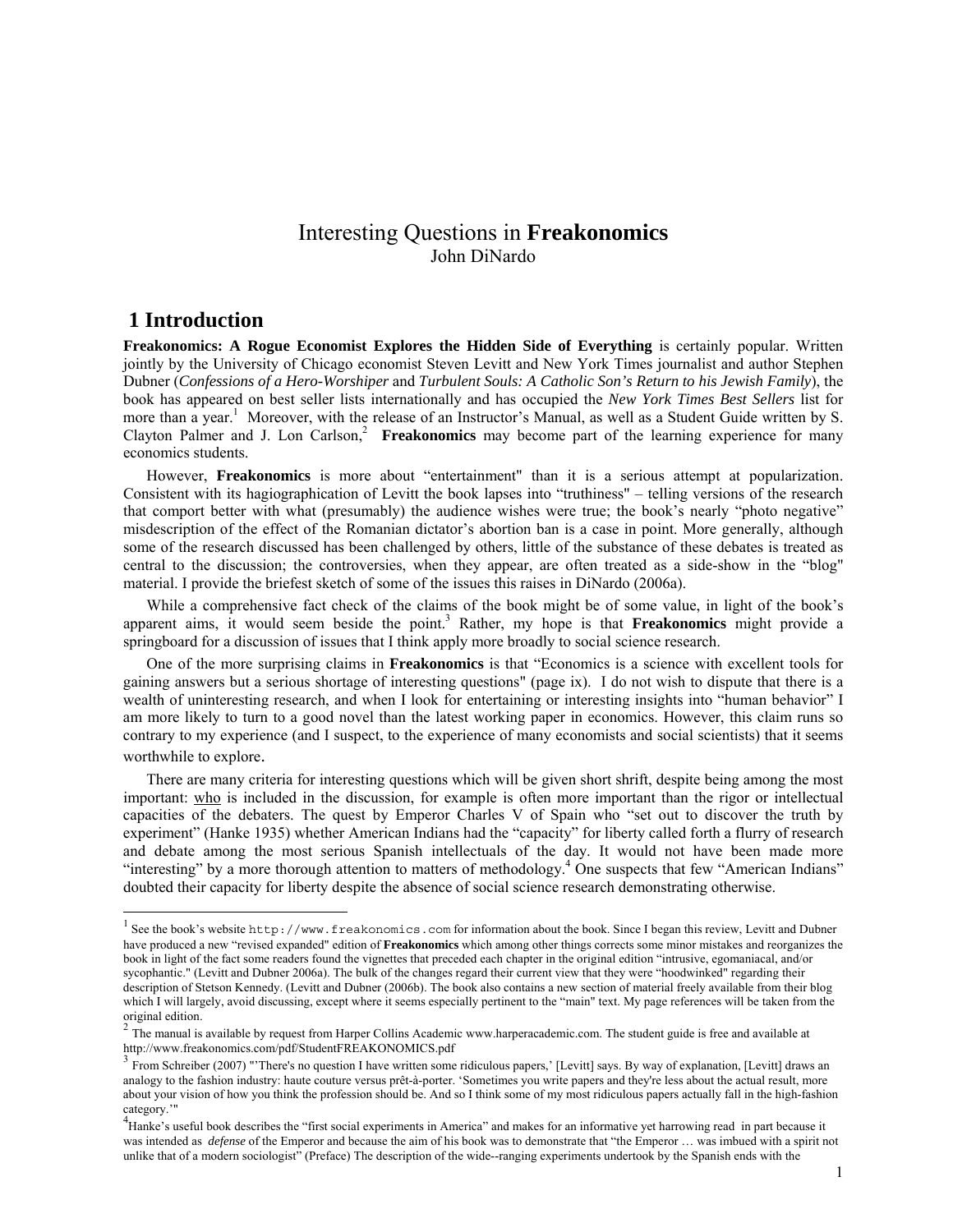Instead I would like to focus on criteria that might be used to distinguish good social science from good literature. Even if one stipulates that a good story need only sound "believable" or "entertaining" – in social science I believe we should aim for a different standard.

One sensible criterion is that claims in the social sciences should distinguish itself by the "severity" of the "tests" to which they are put.<sup>5</sup> Mayo (1996) cites the American philosopher C. S. Peirce to provide a nice short account of what a "scientific" approach is and what is meant by a "severe test": <sup>6</sup>

[After posing a question or theory], the next business in order is to commence deducing from it whatever experimental predictions are extremest and most unlikely ...in order to subject them to the *test of experiment.*

The process of testing it will consist, not in examining the facts, in order to see how well they accord with the hypothesis, but on the contrary in examining such of the probable consequences of the hypothesis as would be capable of direct verification, especially those consequences which would be very unlikely or surprising in case the hypothesis were not true.

When the hypothesis has sustained a testing as severe as the present state of our knowledge ...renders imperative, it will be admitted provisionally ...subject of course to reconsideration.<sup>7</sup>

The context of Peirce's remarks is a discussion of the importance and usefulness of bringing statistical reasoning to bear on history, though clearly they apply more broadly. While accepting the notion that putting our questions to a severe test is a good idea, for most problems there is no simple formula for assessing severity. Nonetheless, it seems like such a sensible criterion that it might come as a surprise that much economics research is of the first sort mentioned by Peirce – evaluating how well the facts accord with a given economic hypothesis. Undergraduate economics textbooks are filled with stories, very few of which have been forced to bear mild, let alone severe scrutiny, but are "broadly consistent" with the data.

A convenient place to begin is the issue, raised several times in **Freakonomics** (and the student guide, which refers to it as a "basic economics concept"), of whether an alleged relationship is "cause" or "correlation." Indeed, **Freakonomics** invokes several different notions of causality and, I begin by reviewing some of what it has to say on the subject. Stripped to its essence my argument is that such a debate often seems beside the point: "cause" means many things. A more relevant question about a correlation is whether it provides a severe test of a hypothesis.

Next I turn to a description of the randomized controlled trial (RCT), *not* as an exemplar of what all, or even most, social science should be, but rather as an exemplar of subjecting a hypothesis to a severe test.

A basic precondition to severe testing, of course, is to formulate questions that can be put to some kind of test. Unfortunately, many social science questions often fail to meet this precondition. I take a couple of examples from **Freakonomics** and argue that some of the questions it addresses are "uninteresting" because it is impossible to even imagine what a good answer would look like. Somewhat ironically, the issues in **Freakonomics** that have generated the most popular debate seem are the ones that seem to have no good answers.

I conclude with some thoughts about the role of economic theory in generating interesting questions and/or answers.

# **2 Correlation Is Causation?**

Causes make appearances in **Freakonomics** in many different and confusing ways.<sup>8</sup> In some places **Freakonomics** seems to invoke causation as "explanation" or "motive":

observation that "probably the mountain of evidence piled up during almost 30 years of social experimentation was high enough to convince the [Spanish] government that nothing could be gained by further attempts to make the Indians live like 'Christian laborers in Castile." (page 71)<br><sup>5</sup> For an insightful and much more careful exposition of the notion of "severe

<sup>&</sup>lt;sup>6</sup> Perhaps an even pithier summary was provided by Lecam (1977) in his critique of Bayesian solutions to the problems of inference: "the only precept or theory which really seems relevant is the following: 'Do the best you can.' This may be taxing for the old noodle, but even the authority of Aristotle is not an acceptable substitute."

<sup>7</sup> Peirce (1958) 7.182 (emphasis added) and 7.231 as cited in Mayo (1996).

<sup>8</sup> This is unfortunate as "causation" is a notoriously difficult topic even when treated by a serious philosopher and I can not do it minimal justice here. One place to start for a more ably argued introduction to these issues in economics is Cartwright and Reiss(2007).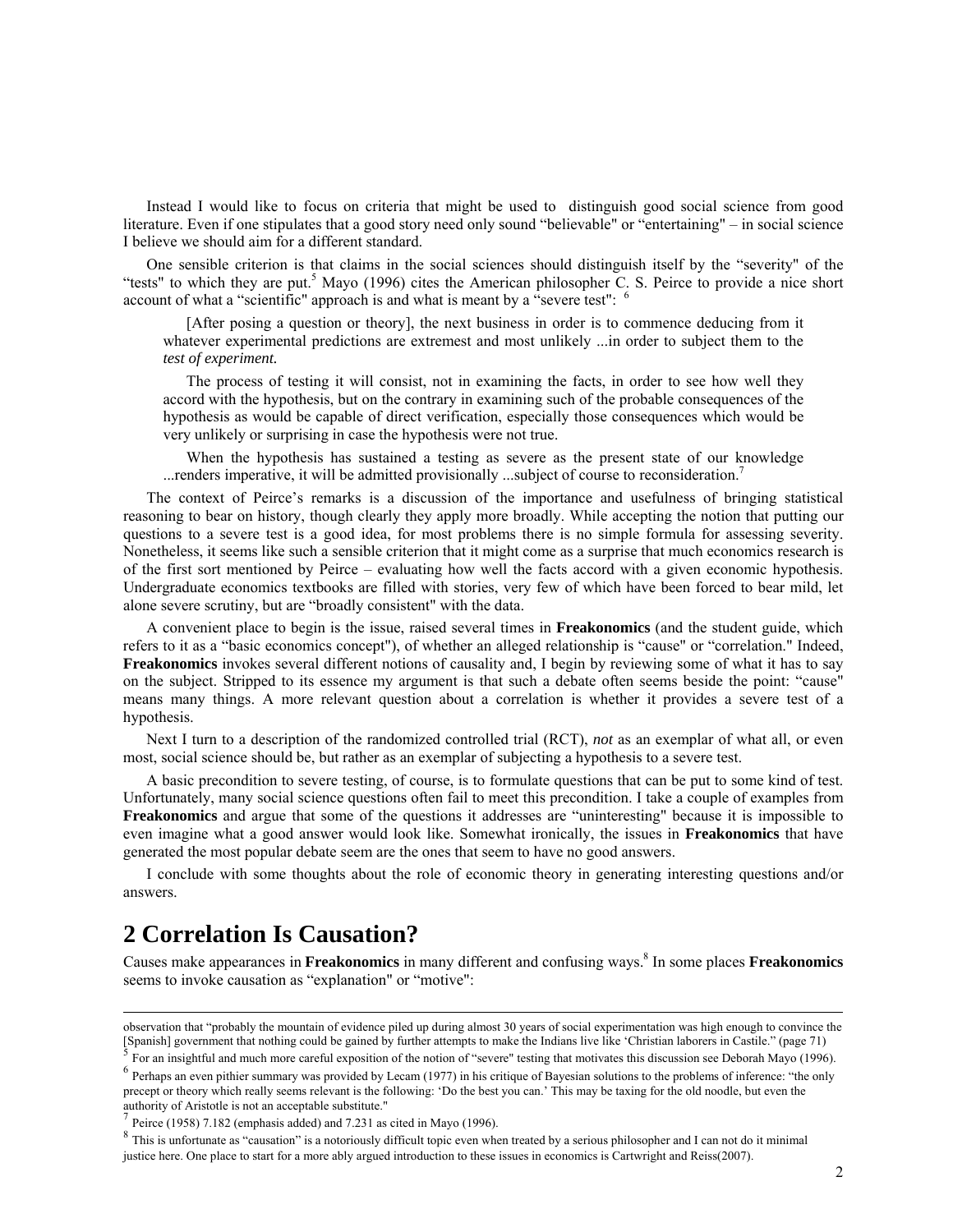What might lead one person to cheat or steal while another didn't? How would one person's seemingly innocuous choice, good or bad, affect a great number of people down the line? In [Adam] Smith's era, cause and effect had begun to wildly accelerate; incentives were magnified tenfold. The gravity and shock of these changes were as overwhelming to the citizens of his time as the gravity and shock of modern life seem to us today. (Page 15)

In another passage, the inability to reason about causation is described as an evolutionary by–product exploited by "experts":

We have evolved with a tendency to link causality to things we can touch or feel, not to some distant or difficult phenomenon. We believe especially in near-term causes ...a snake bites your friend, he screams with pain, and he dies. The snakebite, you conclude, must have killed him. Most of the time, such a reckoning is correct. But when it comes to cause and effect, there is often a trap in such open-and-shut thinking. We smirk now when we think of ancient cultures that embraced faulty causes: the warriors who believed, for instance, that it was their raping of a virgin that brought them victory on the battlefield. But we too embrace faulty causes, usually at the urging of an expert proclaiming a truth in which he has a vested interest. (page 140)

Confusion about correlation, when not being exploited by unsavory experts, is the product of soft–headed thinking:

The evidence linking increased punishment with lower crime rates is very strong. Harsh prison terms have been shown to act as both deterrent (for the would-be criminal on the street) and prophylactic (for the would-be criminal who is already locked up). Logical as this may sound, some criminologists have fought the logic. A 1977 academic study called "On Behalf of a Moratorium on Prison Construction" noted that crime rates tend to be high when imprisonment rates are high, and concluded that crime would fall if imprisonment rates could only be lowered. (Fortunately, jailers did not suddenly turn loose their wards and sit back waiting for crime to fall.) ...The "Moratorium" argument rests on a fundamental confusion of correlation and causality. (Page 123)

While war, rape, and experts wielding dubious metaphysics may be as old as humankind, confusion about "correlation versus causation" is arguably quite recent. Even the idea of "probability" as we might understand it today emerged only in the 17th century (Hacking 1975). At that time there was a great deal of reluctance to introduce *any* notion of "chance" into laws of nature. Several years after Smith's *Wealth of Nations*, Laplace could still write "all events, even those which on account of their insignificance do not seem to follow the great laws of nature, are a result of it just as necessarily as the revolutions of the sun."

Karl Pearson, proponent of eugenics and an important contributor to modern statistics and scientific philosophy (who did much to popularize the idea of correlation) argued that "correlation" superseded the notion of "causation":<sup>9</sup>

Up to 1889 [when Galton published Natural Inheritance], men of science had thought only in terms of causation....In [the] future, they were to admit another working category, correlation which was to replace not only in the minds of many of us the old category of causation, but deeply to influence our outlook on the universe. The conception of causation – unlimitedly profitably to the physicists – began to crumble to pieces. In no case was B simply and wholly caused by A, nor, indeed by C, D, E, and F as well! It was really possible to go on increasing the number of contributory causes until they might involve all the factors of the universe. (Pearson 1930)

To put Pearson's views in context, others widely held that "stable" correlations –correlations that didn't change much over time, for example – were informative about causes or causal laws – an idea that is coterminous with the idea of correlation itself. One example, perhaps one of the earliest predecessors to **Freakonomics**, is Andrè– Michel Guerry's (1883) *Essay on the Moral Statistics of France*. 10

One of the most sensational of Guerry's findings was his refutation of the view that "ignorance is the principal cause of crime, and that to make men better and happier, it is sufficient to give them an education." According to

 $9$  Pearson was a complex figure who made contributions in many areas. His book "The Grammar of Science" (1892), for example, was on a list

of books read by the famous "Olympia Academy" reading group of Albert Einstein, Conrad Habicht, and Maurice Solovine in 1902.<br><sup>10</sup> Guerry's work "appears to be the first to test 'armchair' assumptions about the relationshi 1985). Like **Freakonomics**, it was an international hit and was popular among "amateurs" (Hacking 1990).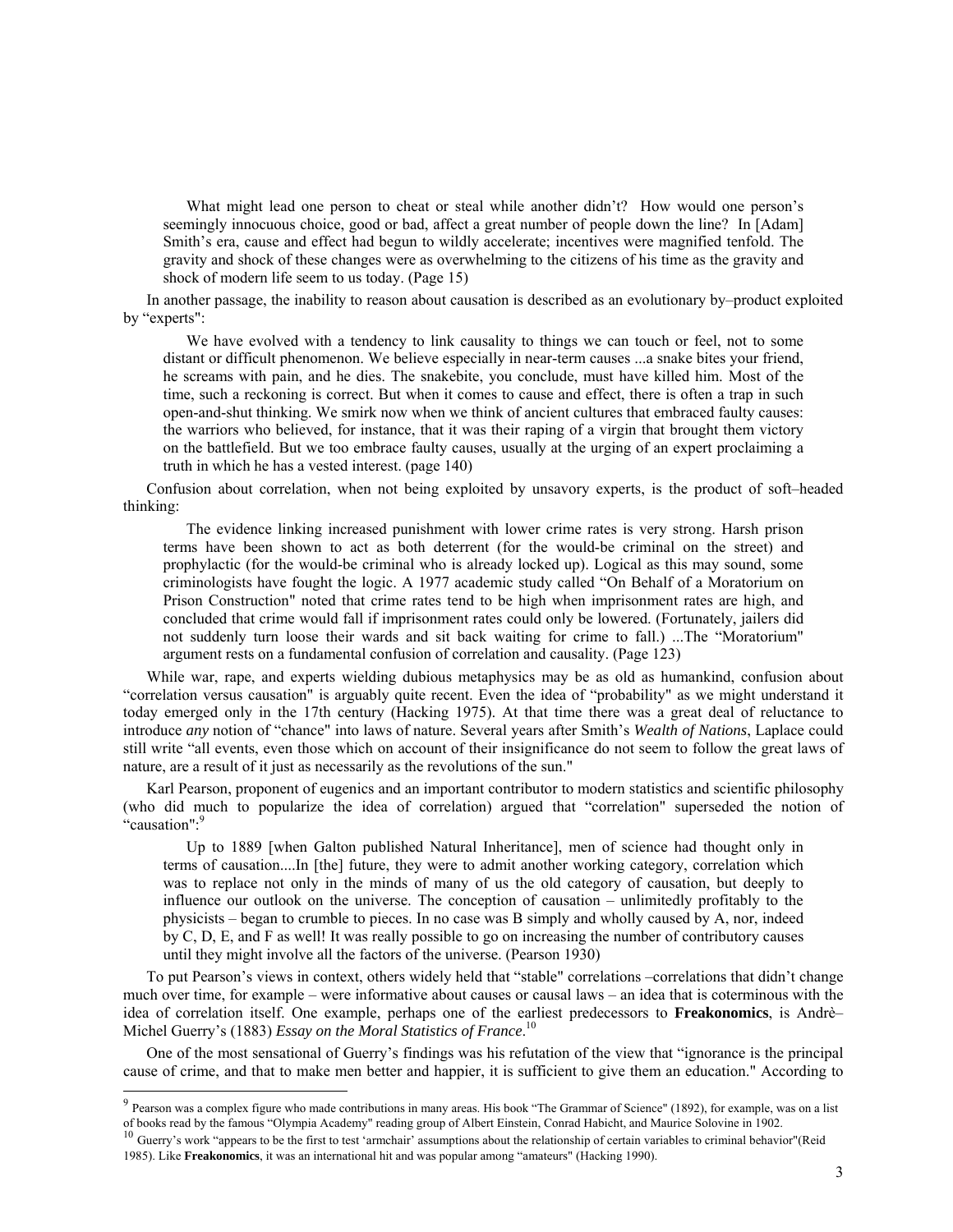Guerry this view was based on the observation that *the departments where education is least widespread are those where the most crimes are committed* [(Guerry 1883), page 87, emphasis in original]. Guerry was able to refute conventional wisdom on the subject by merely demonstrating (with better data) that the correlation between education and crime at the department level was not negative, but positive. Moreover, Guerry apparently felt little need to consider the possibility of what we might call "confounders." Having established that the correlation was positive, he adduced further evidence that the conventional view was wrong by demonstrating the *stability* of the correlation over time: a law of sorts.

The impulse to embed statistical uncertainty in an otherwise "determinist" world view led to arguably one of the most bizarre intellectual strands in social science: the idea that statistical laws vitiated free will (Hacking 1990, Hacking 1983a). A wonderful illustration comes from Dickens' *Hard Times* (1854). Mr. Gradgrind (who it may be recalled named two of his sons "Malthus" and "Adam Smith"! ) was in part the satirical embodiment of statistical fatalism.<sup>11</sup> If the number and proportion of crimes displayed statistical regularities, could the criminals really have free will? When Mr. Gradgrind's son Tom is revealed to be a thief, Tom responds to his father's shock and dismay this way:

'I don't see why,' grumbled the son. 'So many people are employed in situations of trust; so many people, out of so many, will be dishonest.' I have heard you talk, a hundred times, of its being a law. How can *I* help laws? You have condemned others to such things, Father. Comfort yourself. (Book Three, Chapter 7)

While we have long abandoned the view (I hope) that statistical laws have anything to say about free will, still with us is the idea that statistical distributions are "laws" that regulate human behavior on some macro scale.<sup>12</sup>

Notwithstanding the paucity of economic "laws", the idea that mere empirical regularities *might* embody "causes" can not always easily be dismissed. One might argue that Newton's law of gravitation was an example of an empirical regularity – correlation – that became a "cause." Surely we can talk about gravity causing my cup of coffee to fall off the table after I pushed it. However limited we might find such an account of gravity as a cause, the testable predictions from the law of gravitation can ultimately be put to rather severe tests in an awe–inspiring variety of contexts. Thus, one can sympathize with Leibniz's opposition to the concept of gravity – which he dismissed as an "occult" force – while maintaining it is a useful and powerful idea. Whether gravity is "real", a law of nature, or whether it is really a "cause" seems beside the point.

#### **2.1 Distant and Subtle Causes**

The word "cause", unfortunately, can mean many different things. Herbert Simon once observed that "in view of the generally unsavory epistemological status of the notion of causality, it is somewhat surprising to find the term in rather common use in scientific writing."(Simon (1953) as cited in Zellner (1984). Indeed one of the most confusing themes in *Freakonomics* is that "distant and subtle causes can have dramatic effects."

Their claim about "distant and subtle causes" is confusing in a couple of ways.. First, it doesn't seem to speak to the type of "manipulationist" notions of causality that concern many in social science. Second, the claim evokes an echo of the Laplacean determinism I discussed above. While it is not precisely clear what notion of "cause" is being invoked, it seems to speak to some "causal" antecedent which sets off a long chain of events ultimately resulting in a specific event. It is a common narrative device in fiction – many a character's fate can be "traced back" to a single fateful act.

The search for the single (or small number of) causal antecedent(s) of an event is surprisingly common among economists: "what caused wage inequality to increase in the 1980s" or "what caused the Great Depression" or "what caused crime to fall in the 1990s" (a question taken up in **Freakonomics**) are three examples that come to mind. I won't deny that the search for answers to such questions can sometimes be informative. Nonetheless, except for the very simplest phenomenon, it is rarely clear what constitutes a good answer to such a question.<sup>13</sup>

<sup>&</sup>lt;sup>11</sup> And economics as well. The colorful protagonist Sissy defines the basic principle of Political Economy as "To do unto others, as they would do unto me"!

<sup>&</sup>lt;sup>12</sup> See for example, DeVany (2007) and the references cited within.  $13$  For a more optimistic view about the types of questions that are "susceptible to empirical investigation" see Zellner (1984)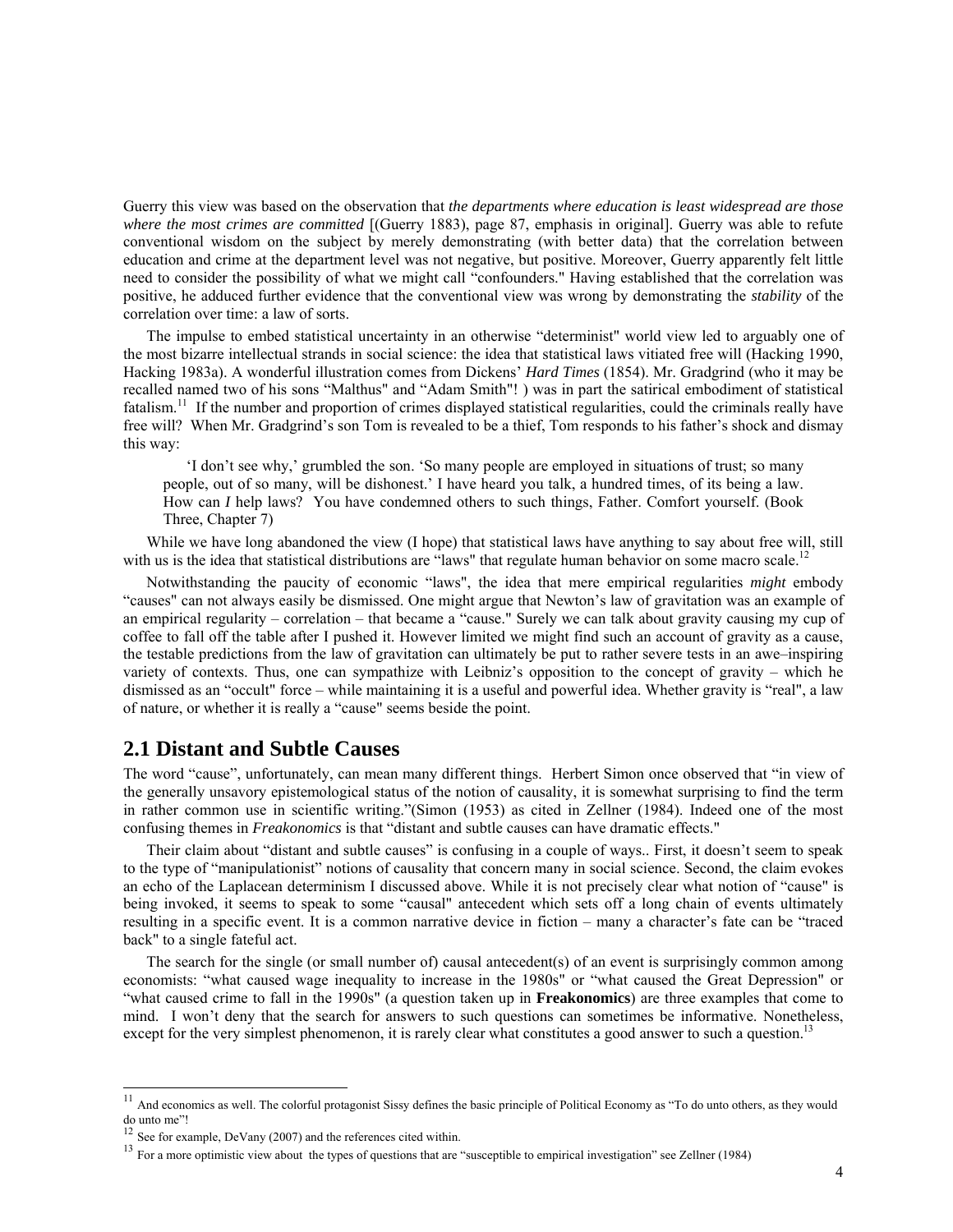Consider something as simple as "*the cause of death*." Enumeration of such causes dates back at least to 1592: "the occasion of keeping an accompt of burials arose first from the plague"(Graunt 1676). Not surprisingly the victims of the plague were *not* drawn randomly from rich and poor; neither was the focus on the cause of death politically inert. Fagot (1980) reports on one Doctor Vacher who, seeking to understand the dramatic increase in deaths during the 1870 siege of Paris went back to study an even earlier four–month siege of Paris in 1590. After studying the data he was led to conclude that one of the "effects of insufficient food" was that the lethality of diseases such as typhoid was much greater. Nonetheless, "hunger" or "lack of food" was rarely cited as a "cause" of death, although he identified undernutrition as an "*underlying* potential cause."

This arbitrariness, of course, persists. In the U.S., for example, most people die of more than a single cause of death; yet even on the death certificate, where up to 20 causes of death can be reported, the distinction between "underlying causes" and other types of cause remains! (Center For Health Statistics  $1998$ ).<sup>14</sup> Despite its arbitrariness such information can be useful. Indeed, if there is any clear doctrine on how to attribute the cause of death, perhaps it is the requirement that the classification scheme is somehow minimally "useful"(Fagot 1980). No amount of diligent record keeping, however, will be able to create a "complete" description of "why" some people die – debate on "why" Jesus died continues! (Edwards, Gabel and Hosmer 1986, Anonymous 1986, Gosling 1987, Brenner 2005, ur Rehman 2005, Saliba 2006).

## **2.2 Cause as Explanations**

 $\overline{a}$ 

Surely "crime" or other social science issues are at least as complicated as "death". Yet it is surprising how much social science research seems dedicated to telling *simple* stories. This suggests another related notion that might be called "cause as explanation." While such stories appear to have great appeal, I must confess I don't understand why.

A well known *reductio ad absurdum* of this type of reasoning concerns the famous Dr. Pangloss in *Candide*. 15 At one point Candide is reunited with his former teacher Dr. Pangloss, who has been reduced to a beggar with his nose half-eaten off, covered in scabs. Surprised by this (and a lot of other) misfortune Candide "inquired into the cause and effect, as well as into the sufficing reason that had reduced Pangloss to so miserable a condition." We learn that Dr. Pangloss had "tasted the pleasures of Paradise" with Pacquette, a pretty servant girl, who had, as it turns out, been infected with a disease, the impressive genealogy of which Dr. Pangloss is able to trace back to a Countess, a Jesuit, a novitiate (among others), and ultimately Christopher Columbus. Candide asks *why* did Dr. Pangloss suffer such a horrific fate? What *caused* his degradation? For Dr. Pangloss, causal questions were straightforward: things could not be otherwise than they are, all things are created for *some* end, and thus all things are created for the best. In this case, Dr. Pangloss concludes his suffering was "a thing unavoidable, a necessary ingredient in the best of worlds" for had this disease not come to pass "we should have had neither chocolate nor cochineal."16

The humor in *Candide* comes from the creativity with which one can generate a "theoretically justified" explanation of "why" for *any* set of facts. One obvious problem with Dr. Pangloss' explanations is the impossibility of putting such views to a severe test of any sort.<sup>1</sup>

<sup>&</sup>lt;sup>14</sup> The U.S. Implementation of the International Classification of Diseases includes this instruction: "A cause of death is the morbid condition or disease process, abnormality, injury, or poisoning leading directly or indirectly to death. The underlying cause of death is the disease or injury which initiated the train of morbid events leading directly or indirectly to death or the circumstances of the accident or violence which produced the fatal injury. A death often results from the combined effect of two or more conditions. These conditions may be completely unrelated, arising independently of each other or they may be causally related to each other, that is, one cause may lead to another which in turn leads to a third cause, etc." (page 6, National Center for Health Statistics (2006)

<sup>&</sup>lt;sup>15</sup> Voltaire describes Pangloss this way: "[He] was a professor of metaphysico–theologo–comsolo–nigology. He could prove, to admiration, that there is no effect without a cause; and, that in this the best of all possible worlds, the baron's castle was the most magnificent of all castles, any lady the best of all possible baronesses. It is demonstrable, said he, that things cannot be otherwise than as they are: for all things having been created for some end, they must necessarily be created for the best end. Observe, that the nose is formed for spectacles, and therefore we wear spectacles. The legs are visibly designed for stockings, and therefore we come to wear stockings." Chapter 1, (Voltaire 1796)<br><sup>16</sup> See Chapter 4 of Voltaire (1796). The translator of this version of Voltaire's story a

Leibniz" and as put into the mouth of Dr. Pangloss is a "most Capital and pointed stroke of Satire." Cochineal is apparently a red dye made from ground up insects.

 $17$  Kenyes (1921, page 297) argues that "the discussion of [Aristotelian] final causes and of the argument from design has suffered from its supposed connection with theology.But the logical problem is plain and can be determined upon formal and abstract considerations."He illustrates the case with the evidentiary value of observing of some unusual event and ascribing its cause to some "supposed conscious agent."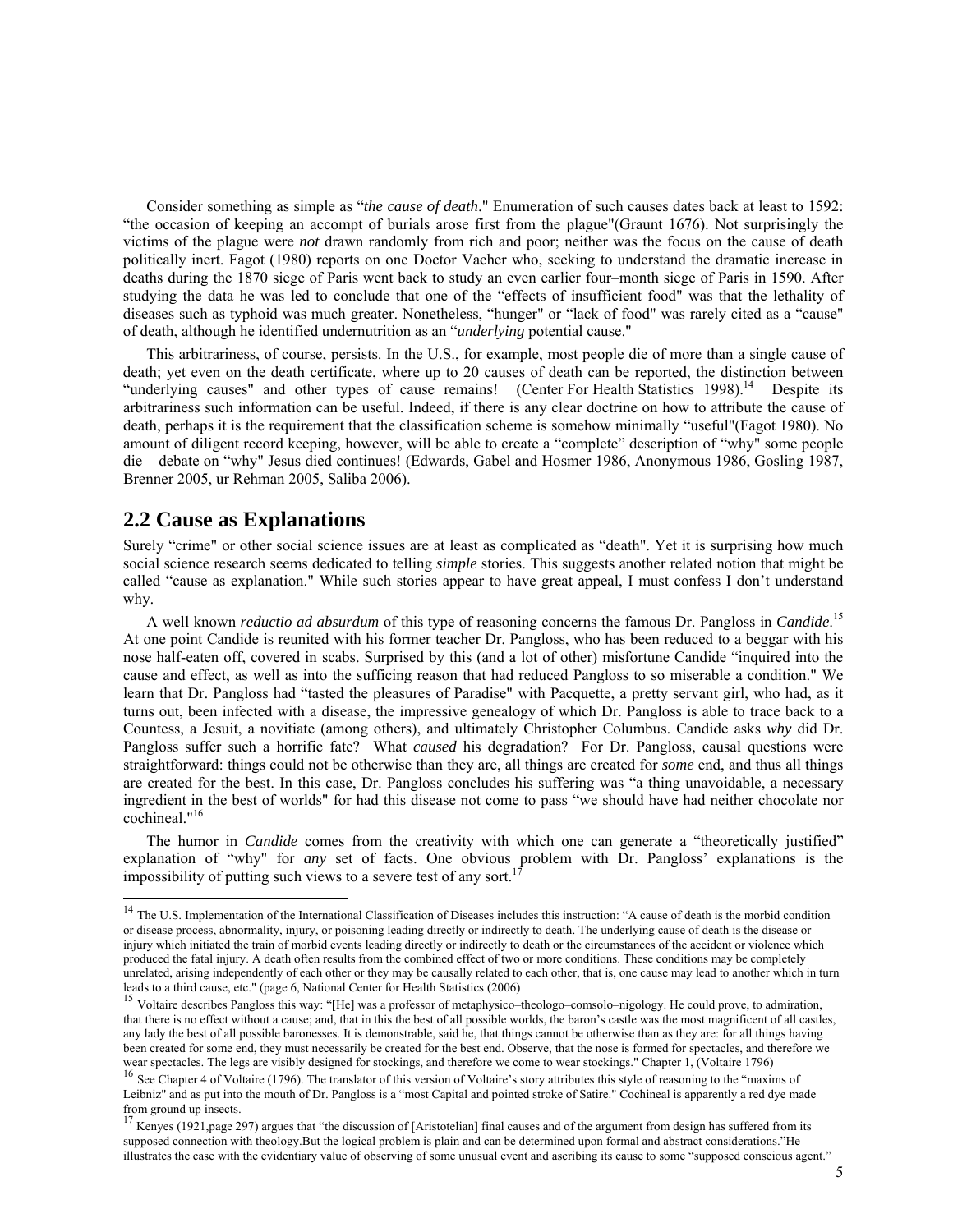Much economics as "explanation" it seems to me, resembles Dr. Pangloss' explanations. With enough cleverness one can dream up a mathematical model of utility–maximizing individuals to explain *anything*. It is not always clear what purpose such explanations serve. In a throw-away line in **Freakonomics**, for example, the authors attribute the putative fact that "the typical prostitute earns more than the typical architect" (page 106) to a "delicate balance" of "four meaningful factors"<sup>18</sup>. I don't mean to deny that such factors often play some role – certainly, for example, an intervention to make a job more unpleasant may act to reduce the number of people willing and able to do that job. But even if we stipulate to these "four meaningful factors", that is only the *beginning* of an explanation at *best*. 19

## **3 The Randomized Controlled Trial as One Type of Severe Test**

Some writers have sought to *define* a cause as something that arises from the predictable consequence of an intervention that can be evaluated by something approximating randomized design. As the foregoing has made clear, this definition is too limited given the many different notions of the word "cause." Rather than "no causation without manipulation"(Holland 1986) it might be more truthful to say that discussions in social science about causes are more *intelligible* when they involve an intervention of some sort; moreover, a focus on such "policy evaluation" questions often leads to more interesting questions, and importantly often leads to situations when we may able to subject our views to some kind of test. In a helpful discussion, Cartwright and Reiss (2004) suggest the slogan "disambiguate before you evaluate."

My purpose in discussing a randomized controlled trial (RCT) is that it is useful to review a framework where *what* question is being asked, and the ground rules under which we might find an answer credible is arguably more transparent than is usual. As is common practice, I will describe questions answered in such a framework as "causal", although they are often causal in a very limited sense.<sup>20</sup> Indeed, the origins of the RCT lie in the attempt to put some of the "squishiest" beliefs to a severe test – some of the earliest examples arose in the study of telepathy. (Hacking  $1988$ ).<sup>21</sup>

In **Freakonomics**, regression analysis is described as the tool of someone who can't conduct a RCT:

In a perfect world, an economist could run a controlled experiment just like a physicist or a biologist does: setting up two samples, randomly manipulating one of them, and measuring the effect. But an economist rarely has the luxury of such pure experimentation. (That's why the school-choice

<sup>20</sup> For those who prefer a definition of "cause", one that seems to capture some of the ideas I have in mind is due to Heckman (2005):

Two ingredients are central to any definition [of causality]: (a) a set of possible outcomes (counterfactuals) generated by a function of a set of "factors" or "determinants" and (b) a manipulation where one (or more) of the "factors" or "determinants" is changed. An effect is realized as a change in the argument of a stable function that produces the same change in the outcome for a class of interventions that change the "factors" by the same amount. The outcomes are compared at different levels of the factors or generating variables. Holding all factors save one at a constant level, the change in the outcome associated with manipulation of the varied factor is called a causal effect of the manipulated factor.

For a discussion of the limitations of any single definition of causality relevant for economists see Cartwright (2003) and Cartwright and Reiss (2003.) For a thoughtful and well-reasoned discussion of views about causation which do not have a central role for "manipulation" see Zellner (1984) Zellner prefers to work with a definition proposed by Feigl "the clarified (purified) concept of causation is defined in terms of predictability according to a set of laws" which appears to be able consider many sorts of questions, albeit subject to a logical (Bayesian) calculus, which could not be put to a severe test in my way of viewing of the issue.

 $21$  It is also unsurprising that C. S. Peirce was one of the earliest to conduct a high quality RCT (Stigler 1978). Even economists played a role: F. Y. Edgeworth (Edgeworth 1885, Edgeworth 1887), wrote up two excellent analyses of the results of a trial involving randomization in the Journal of Psychical Research.

With a simple application of Bayes' rule he does conclude that "no conclusion, therefore, which is worth having, can be based on the argument from design alone; like induction, this type of argument can only strengthen the probability of conclusions, for which there is something to be said on other grounds."

<sup>&</sup>lt;sup>18</sup> "When there are a lot of people willing and able to do a job, that job doesn't generally pay well. ...the others are the specialized skills a job

requires, the unpleasantness of a job, and the demand for services that the job fulfills." (Page 105)<br><sup>19</sup> As to the truth of the claim about prostitute wages, it is too imprecise to verify or deny; moreover Dubner and Le a previous version of this essay I concluded that it would be a major project to verify such a claim. Putting aside the almost insuperable problems of defining prostitution and measurement of hours worked, a comparison of data from a probability sample of Los Angeles prostitutes, Lillard (1998) revealed that measured in 2004 dollars, the mean income for "Street Prostitutes" in Los Angeles was \$36,325 in 1989. In May 2004, data from Occupational Employment Statistics for "Architects, Except Landscape and Naval", suggested an annual income from work of \$66,230 (assuming 2080 hours of work per year).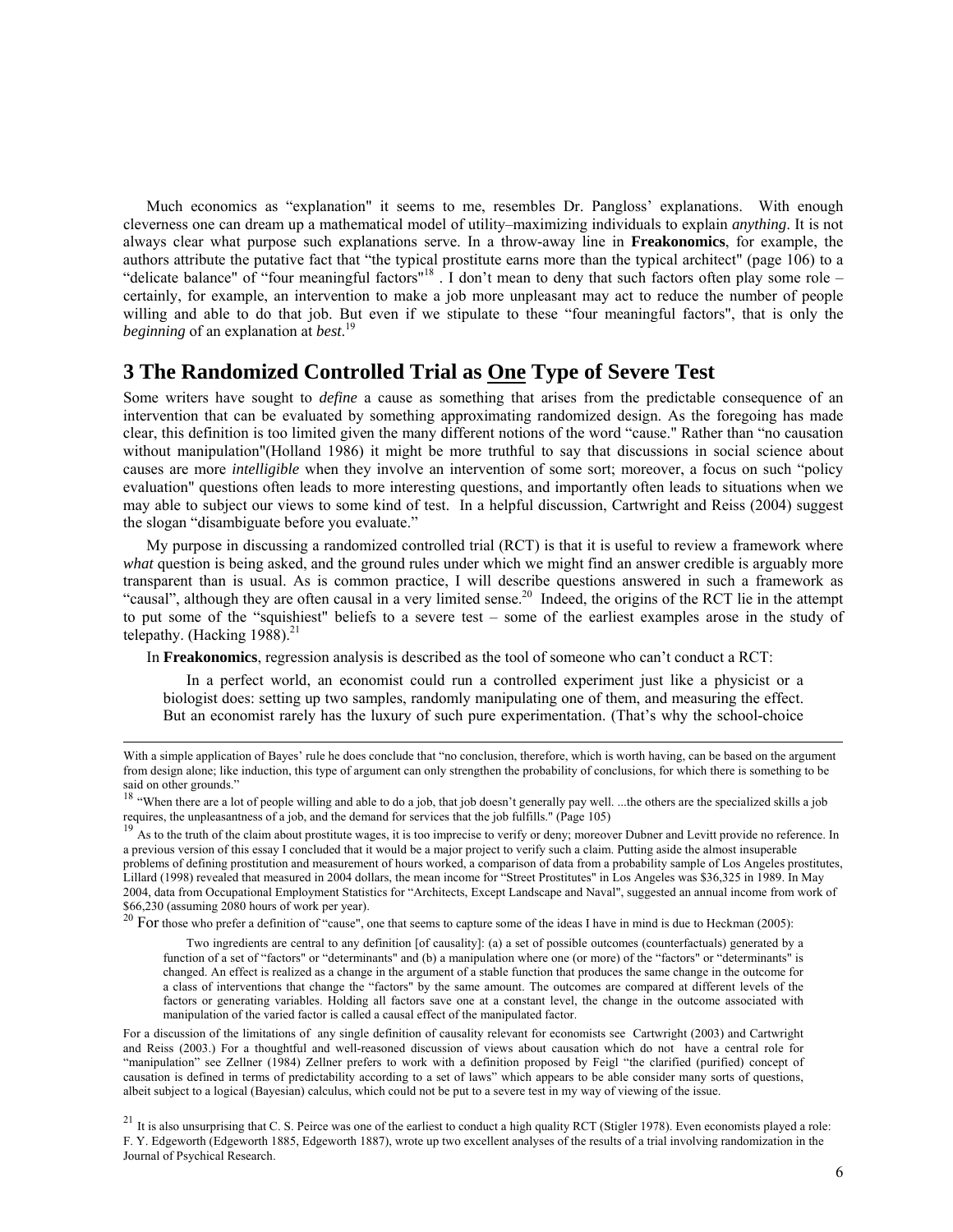lottery in Chicago was such a happy accident.) What an economist typically has is a data set with a great many variables, none of them randomly generated, some related and others not. From this jumble, he must determine which factors are correlated [sic] and which are not.<sup>22</sup> (Page 162)

Putting aside whether this is a description of good practice, the view that regression is a (sometimes inadequate) substitute for a randomized controlled trial is not universally held by economists. More surprisingly, perhaps, is that as a philosophical matter "it is hard to think of a more controversial subject than that of randomization (Suppes 1982).<sup>23</sup> Convincing Bayesian rationales for randomization, for example, are evidently difficult to generate<sup> $24$ </sup> and this difficulty has been the source of criticism of Bayesian methods for being unable to "distinguish between experience and experiment" (Lecam 1977). $^{25}$ 

Rather than hold up the RCT as a paradigm for all research, I review it here because it represents *a single case* in which we *sometimes* have *some* hope of evaluating (limited, context dependent) causal claims, and because what constitutes a severe test is somewhat clearer.

Second, the RCT is a useful framework to discuss the "intelligibility" of putatively causal questions. That is, if one is discussing a "causal" question, whether or not one is discussing an RCT, the RCT often provides a useful template to evaluate whether the causal question is answerable. It allows us to try to answer the question "what do you *mean* by a causal effect", as well as the related question "how *credible* is your inference about the "cause."

A natural by-product of considering the RCT is that the limitations of a research design to answer "interesting" questions (and what might provide evidence for and against the validity of the design) is easier to understand. Ironically, I suspect that some of the disenchantment with RCTs relates to the relatively transparent notion of "cause" – in particular the possibility that the putative cause under examination is "implementation –specific", which I discuss below.

## **3.1 Randomized Controlled Trials**

 $\overline{a}$ 

In an RCT, a single potential cause is randomly "assigned" to a treatment group and an (inert) placebo is assigned to the control group.

Let  $y_i$  be an outcome which can be measured for all individuals, and let  $T_i$ =1 signify that person *i* has been assigned to treatment and  $T_i$ =0 otherwise. Suppose the following characterizes the true state of the world<sup>26</sup> :

$$
y_i = \alpha + \beta T_i + f(X_i) + \varepsilon_i \tag{1}
$$

where  $\alpha$  and  $\beta$  are constants,  $f(\cdot)$  is some unknown function of all the observable characteristics that affect  $y_i$  before being assigned to the treatment or control, and  $\varepsilon_i$  is all the other unmeasurable influences. Even at this level of

23 For a sample of this debate see Suppes (1982), Harville (1975), Swijtink (1982), and the illuminating debate in Savage (1961).<br><sup>24</sup> There are many different flavors of Bayesian arguments against randomization. One argum economists. From Berry and Kadane (1997): "Suppose a decision maker has two decisions available  $d_1$  and  $d_2$ . These two decisions have

 $^{22}$  It is not clear what is intended. Even in a "jumble" of data, determing what variables are <u>correlated</u> is straight forward.<br><sup>23</sup> For a sample of this debate see Suppes (1982), Harville (1975), Swijtink (1982), and

current (perhaps posterior to certain data collection) expected utilities  $U(d_1)$  and  $U(d_2)$  respectively. Then a randomized decision,

taking  $d_1$  with probability  $\lambda$  and  $d_2$  with probability 1- $\lambda$ , would have expected utility  $\lambda U(d_1) + (1 - \lambda)U(d_2)$ . If the randomization is

non–trivial, i.e. if  $0 \le \lambda \le 1$ , then randomization could be optimal only when  $U(d_1) = U(d_2)$ , and even then a non–randomized decision would be as good." Another rationale is that it helps "simplify" the appropriate likelihood (Rubin 1978).<br><sup>25</sup> Although salient to this discussion, limitations of scope do not permit an extensive discussion of these issues

defense/reformulation of classical statistical inference see Mayo (1996).<br><sup>26</sup> Another way to proceed, which is often helpful, is to establish a notation for counterfactuals. Let  $Y_i(1)$  be the outcome when the person is assigned to the treatment and let  $Y_i(0)$  be that same person's outcome when they are assigned to the control. The treatment effect for person *i* is then  $\tau_i = Y_i(1) - Y_i(0)$ . It is generally impossible to observe  $\tau_i$  since the individual is in one state or the other. We could then talk about trying to define  $E[\tau_i]$  (for some population) as the object of interested. See Holland (1986) for an exposition along these lines. See Heckman (2005) for a critique of that approach and related points.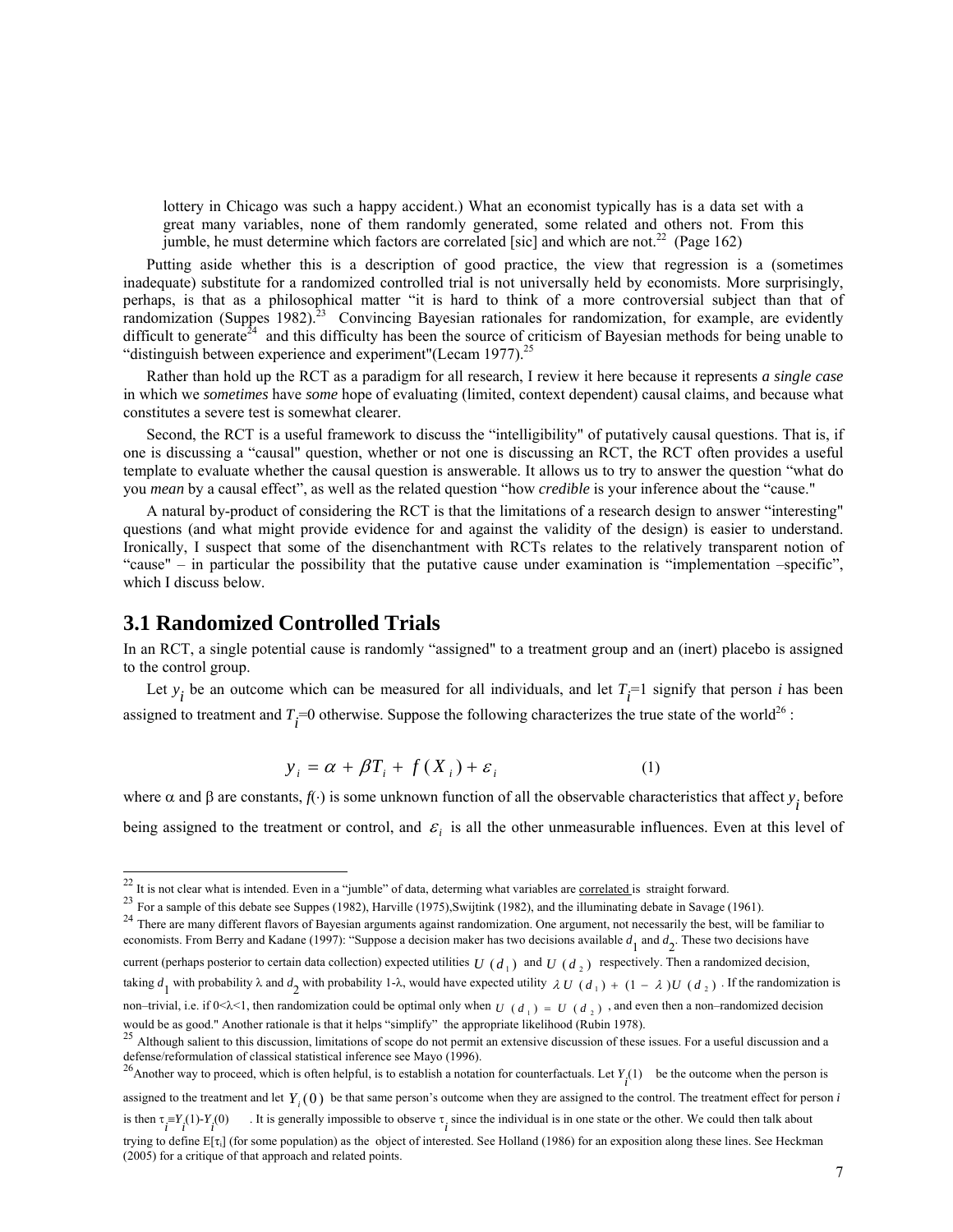generality, it takes a considerable leap of faith to think that this simple (partially) linear representation can yield anything but the most limited understanding of the effect of *T* even when some understanding is possible.

A fundamental problem we face is that for an individual *i* we can only observe the person in one of the two states – treatment or control. Another related problem is that we don't observe everything that affects the outcome *y*. For any individual then, we can never be certain that some unobserved determinant of the outcome *y* is changing at the same time we are assigning the person to treatment or control.

The key to this design is that by coin toss, nature, or some other contrivance that generates "random numbers", persons are next assigned to either treatment or control in a way that is independent of their characteristics. If this assignment is conducted on a random sample of individuals from a particular population, then the mean outcome

for individuals in the treatment group –  $y_{T=1}$  – is a good estimate of the average outcome of individuals from this

population under the treatment –  $\alpha + \beta + E[f(X_i)]$  . By similar logic,  $y_{T=0}$  is a good estimate of the average outcome for the control group –  $\alpha$ + $E[f(X_i)]$ )] (Provided, of course, that there is in fact some stable relationship between the cause and the outcome.)<sup>27</sup> The difference between these two means is likewise a "good" estimate of the average treatment effect for this group.<sup>2</sup>

The assertion that the estimate so formed is a "good" one is fortunately not one that has to be taken solely on faith: it can be tested. While not "assumption free", our confidence in estimates generated this way *does not* rely on us having complete knowledge of the data generation process given by equation (1). Specifically, it is reasonable to hope that we can get a good answer without having to hope that somehow we can "control" for all possible confounds.

In a typical RCT, in fact, any of the variables in *X* are generally not used for any purpose but to test the design. Under random assignment, *any X* should be the same on average for the two groups. This is, of course, a consequence of random assignment that is routinely tested in every RCT. If the groups look very different on average, this is generally considered evidence against the design, and one reason to have less confidence in the results. A related implication is that in an RCT, the answer should be insensitive to the addition of additional controls.29

It is the fact that the important *X's* are the same on average that gives us some reason to believe that the same is true for the ε. Even in this simple case, we can never be sure that this is true. At best, the answers from identical experiments have the "tendency" to be correct.

Several attractive features of a well designed RCT that are usually too obvious to deserve mention become more important when one turns to the sorts of "approximations" we are often faced with in social science:

1. *Pre-specified research design.* In an RCT, the researcher specifies *in advance* to the extent possible the conditions that have to be satisfied, and what will be concluded under every possible result of the experiment. (This is articulated with the usual degree of tentativeness associated with any technique involving sampling.) $30$ 

 $^{27}$ Already this aspect of the RCT highlights its weakness for a lot of social science questions. Many social scientists are interested "why" someone does what they do or why things turned out as they did. In the RCT, however, the credibility of the answer hinges on the fact that part of human *choice* has been handed over (implicitly or explicitly) to a (hypothetical) chance set up. This is also a source of the considerable ethical problems that are frequently involved in RCTs.

 $28$ Even in this short description we have swept several very important issues under the rug that can arise even in a simple medical example. For instance, we are assuming that "general equilibrium" effects are unimportant so that one isn't concerned that the controls are affected by the treatment also. These and related concerns become even more important when we raise our ambitions to seek to extrapolate the results of the experiment to other possibly different contexts. There is a long tradition in economics of seeking answers to these more difficult questions that dates back at least to the Cowles Commission (see Heckman (2000) and Heckman (2005) for useful discussions). I focus on "simpler" less ambitious questions. (Heckman and Vytlacil 2005)

 $29$ This is, one is tempted to speculate, the source of the intuition, that many appear to have, that somehow if a result "survives" the inclusion of a long list of covariates, it is a more trustworthy estimate.

 $30$ I don't mean to advocate a simple–minded caricature of the Fisher or Neyman–Pearson significance testing approach. Long–standing criticisms of insisting on pre–specification is that they are rarely strictly applied (with good reason). See Mayo (1996) for a discussion of the debate about "predesignation" and a helpful reformulation of Neyman–Pearson "error statistics." In her framework, violations of predesignation are licensed when they don't make the test of the hypothesis less "severe." Surprisingly, some Bayesians argue for the irrelevance of pre–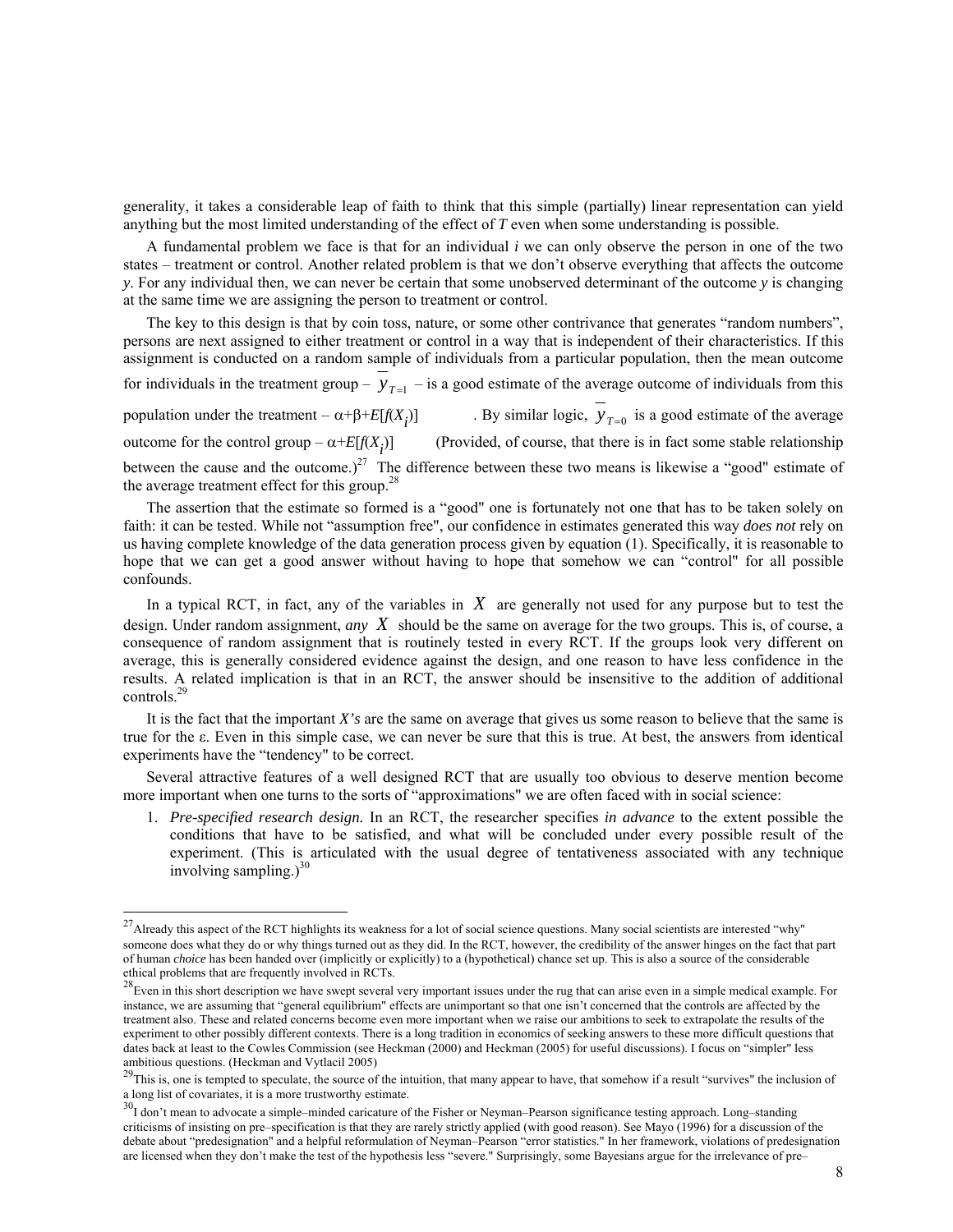If we are assessing the efficacy of a drug, for instance, it is pointless to decide in advance that the drug "works" and then massage the data, sample, specification, etc. until we "reach" that conclusion. Doing so would seem to vitiate using the RCT (or regression more generally) as a method for anything but confirming our previously held beliefs.<sup>31</sup> Indeed, historically and etymologically the notion of an "experiment" is intimately related to the effort to put one's views to the test (DiNardo 2006b). Clearly, *after the fact* research design is less "severe."

2. *"Transparent" research design.* In the classical RCT, as one example, it is transparent what constitutes evidence against the design (for example, if the predetermined characteristics of the treatment and control are very different) and what comparison or regression coefficient constitutes evidence in favor of, or against, the claim.

Another set of assumptions – again usually too obvious to be discussed in the case of the  $\text{RCT}$  – deal with whether a question or set of questions are "well posed" or whether the answer suggested by RCT addresses the "intended" question.

- 1. We can identify a "treatment" or "policy." At one level, since we are dealing with human beings, one often has to carefully distinguish between "assignment to treatment" and the "treatment." You can assign someone to take a specific medicine but it isn't always reasonable to assume that the person has taken the medicine. Even if we can ignore such distinctions it may be difficult to identify what our treatment *is*. Even the most routine, minor medical manipulation often comes bundled with other things. Many years ago it would have been a sound inference based on much unfortunate experience that the causal effect of a spinal tap (lumbar puncture) would be a serious headache afterward. Is this effect caused by the substance used to sterilize the needle? The type of needle? The size of the needle? Despite the fact that lumbar punctures have been performed for more than 100 years (Sakula 1991), these questions continue to be subject of debate despite *many* randomized controlled trials (Armon and Evans 2005).
- 2. The effect of a treatment is always *relative* to the control. The state of being assigned to the control is the "counterfactual" against which the treatment is evaluated. An effect is a comparison of outcomes in different possible states.
- 3. The treatment involves an "intervention" and/or is "manipulable". In the RCT, this is so basic it hardly deserves mention; it is, however, a subject of some debate among economists.<sup>32</sup> In the limited way I wish to use the word "cause", it is not meaningful to question the effect of "being black" on one's propensity for crime. Only in a fantasy world does it make sense to consider the fate of John DiNardo as a "black man." If a misguided social scientist had been able to secretly reach back into the womb to manipulate John DiNardo's DNA to make him "black" (something that would have no doubt come as a surprise to his Italian parents) would it even be meaningful to describe the person generated from that process as the "black John DiNardo? " to which the "white John DiNardo" could be compared? The issue is not "Is such a manipulation possible?" but "Were such a manipulation conceivable, would it answer the question we are asking?" If the answer to that question is "no", I would describe the question as ill–posed or unintelligible even if it is the answer to a different well-posed question.

I have no wish to overstate this issue: some of debate may be of no greater moment than questions of terminology. For example, I think it is possible to talk in a limited way about the effect of changing a person's *perception* of the race of, say, a job applicant because it is perhaps meaningful to think about manipulating a person's perception of race.<sup>33</sup>

designation on the grounds that the "mental state" of the person collecting the data should have no relevance for the evidential import of the data. See Mayo and Kruse (2002) and the references therein for a useful discuss

 $31$  For an illustration of evolving definitions of the "appropriate" specification *after* having seen the results, and the consequences of failing to adopt a pre–specified research design, see the discussion of Welch (1974), Siskind (1977), Welch (1976) and Welch (1977) in chapter 6 of Card and Krueger (1995). Although the extent of this research style is unknown, I suspect that the example is unusual only because it is documented.  $32$  See Granger (1986) for example.

<sup>&</sup>lt;sup>33</sup>Moffitt (2005) for example, explains that

<sup>&</sup>quot;[The argument in Holland (1986) that race can not be a cause because it can not be manipulated results from] ...a mistaken application of the experimental analogy, and the more basic counterfactual analogy is the superior and more general one. It does make conceptual sense to imagine that, at any point in the lifetime of (say) an African-American, having experienced everything she has experienced up to that time, her skin color were changed to white (this is sometimes called a gedanken, or thought, experiment). Although it is a well-defined question, it may nevertheless be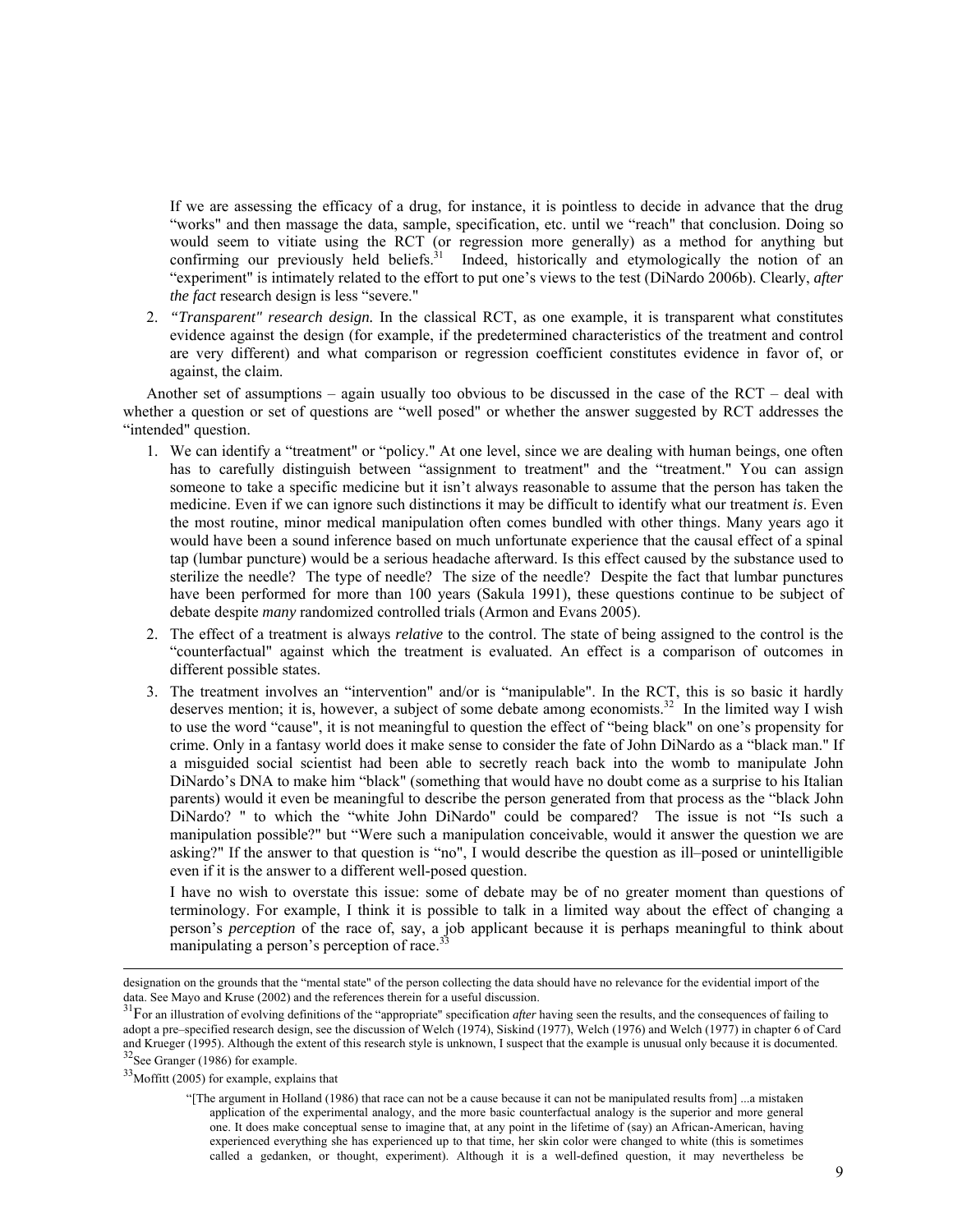- 4. Related to this last issue is the hope that "how" the treatment is assigned is irrelevant to the effect (β) on the outcome. If the effect of the putative cause is implementation specific, it is often more helpful to abandon the effort to find the effect of the putative cause and "settle" for the effect of the "implemented cause." For example, if the effect of aspirin on headache differs when it is given to a patient by a nurse than when it is given to a patient by a doctor, the most we may be able to do is describe the causal effect of "nurse administered aspirin" or "doctor administered aspirin." In the limit, of course, if only the method of administration matters we might even wish to conclude that aspirin *qua* aspirin doesn't cause anything to do with headache. At a very minimum, if such were the case, a debate about the causal effect of aspirin would be, at a minimum, unintelligible.
- 5. I would add, although this is not properly thought of as a "requirement", the most interesting studies involve manipulations that correspond to real policies. In these cases, even if we learn little about the "structure" of a true model, we have perhaps learned something about the consequences of one possible action we have taken.

I do not mean to suggest by the foregoing that a RCT is always or usually the "best" evidence. Quite to the contrary, I don't even think that a singular focus on "well-posed" questions would be a good idea. $34$ 

I would go even further and suggest that in many areas under study by economists, the focus on "treatments" can be, perhaps unintentionally, narrow. As Thacher (2001) observes, "Reducing crime is clearly one important goal for the police. But it must compete with other goals like equity, due process, just desserts, and parsimony." Rather I argue that if a putatively causal question can not be posed as some sort of "approximation" to a question satisfying the above desiderata, the burden of explaining what is meant in plain language should be borne by the author. Too frequently, however, it is not.<sup>35</sup>

#### **4 Just Because We Can Manipulate It Doesn't Mean We Can Learn About It**

One of the serious problems with a focus on the RCT is the misleading view that we can always learn about causes from manipulations. Cartwright (2003a, 2003b) makes the point with greater generality than I can here. Rather I would like to focus on one class of problems with direct relevance for much of the research described in Freakonomics. My argument is simply that although we can learn about the effect of an intervention in a well– designed study, we aren't guaranteed to learn about *the* putative cause in question, because the cause under consideration may be inextricably implementation specific. Consider the "causal effect" of obesity on all–cause mortality. The literature hardly seems to doubt that it is possible to measure such an effect, though there may be problems – perhaps BMI (Body Mass Index) is an inappropriate measure, for example.

Nonetheless, I would argue that it is unlikely that anyone will devise a severe test of the proposition that obesity causes an increase in all-cause mortality. Simply put, the effect of obesity (or of ideal weight) is inextricably implementation specific. That is, it is not helpful to think about the "effect" of obesity for the same reason it is not helpful to debate the "causal effect of race on income"(Granger 1986).

Many of us suspect, for example, that encouraging obese individuals to "starve themselves" for short periods of time might help one lose weight, but wouldn't necessarily promote longevity (although it might, who knows? ).

> unanswerable, and it may not even be the main question of interest. For example, would the individual in question move to a different neighborhood, live in a different family, and go to a different school? If not, the question is not very interesting."

While a distinction between comparisons one could make and those that are possible is important (I wish to think of manipulable quite broadly), I find such discussion confusing. If I were to wake up tomorrow and discover that my skin color had changed dramatically, one possible reaction might be a visit to the Centers for Disease Control to learn if I had acquired an obscure disease! *Whether or not* I moved to a different neighborhood, or divorced my wife, if that response were typical of other white folks who woke up one day to find themselves "black", I would nonetheless hesitate to say that the "causal effect of being black" (or white) is an increase in the probability that one makes a visit to the CDC [as above], though it could be so described. Again, absent some discussion of a class of counterfactual states *and* hypothetical manipulations, for me it is hard to know what to make of such causes, even when they can be

 $34$ In this regard, the philosopher Ian Hacking has done a great deal to show that useful work can be done in areas that vary quite widely in how well posed the questions are. For a study of statistical questions, see Hacking (1965), the role of experimentation in natural science (Hacking 1983b), multiple personality disorder (Hacking 1995) and the "social construct

<sup>35</sup> This point is not in anyway unique to me. For different, but not unrelated, views of these issues with relevance to social science, see Holland (1986), Freedman (1999), Pearl (1997), Heckman (2005) and Shadish, Cook and Campbell (2002), to name just a few.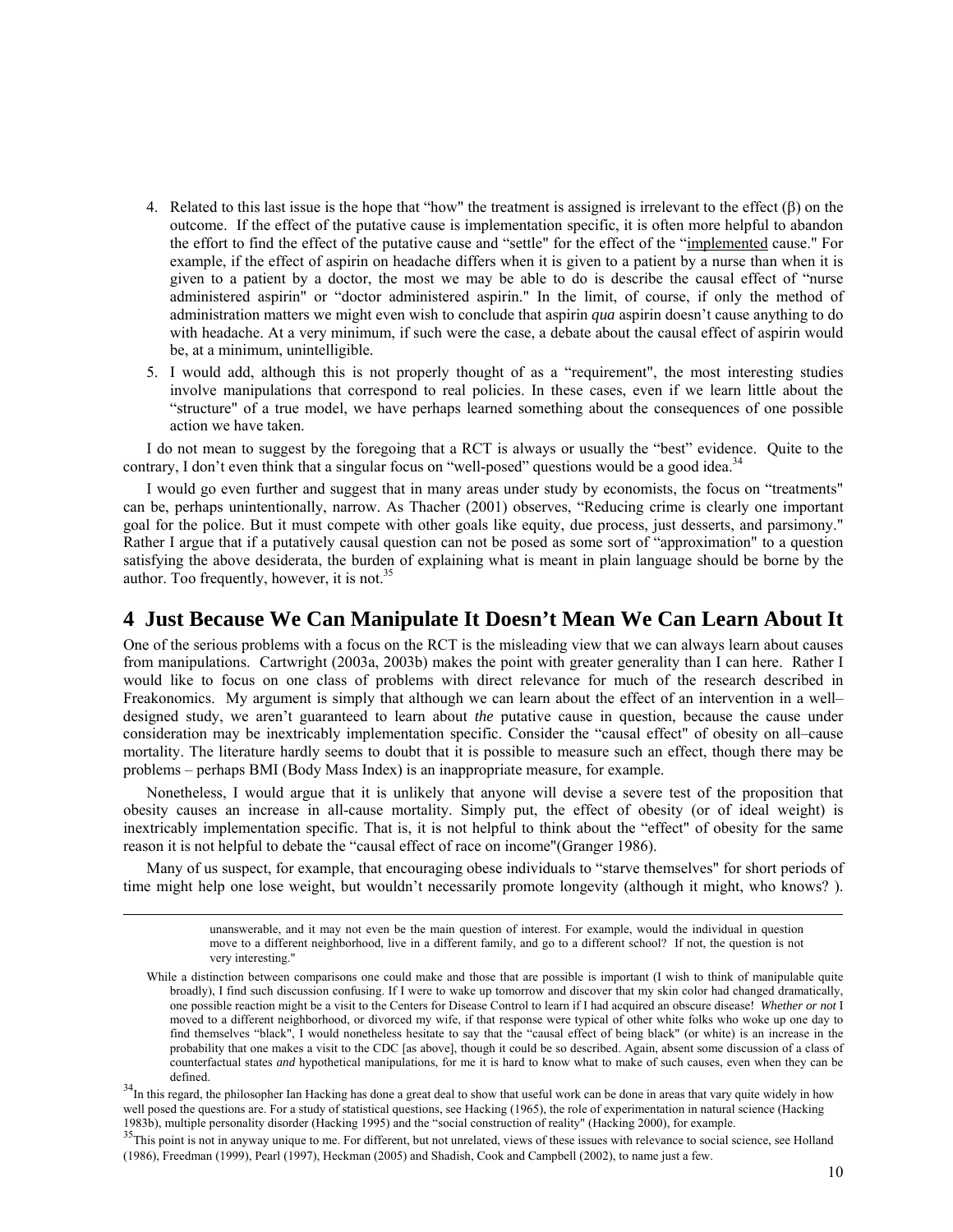Similarly, we might expect weight loss that results from increased physical activity to be more protective than weight loss that results from increased life stress.

The experience in the U.S. with the drugs fenfluramine and dexfenfluramine (Redux) is a case in point. Despite good evidence that the causal effect of taking Redux was weight loss, the drugs were pulled from the market because a "side effect" of the medication was an increase in potentially serious heart problems (Food and Administration 1997) .

Indeed, it would appear that the presumption that obesity is a cause of ill health made it virtually impossible to debate whether *non–obesity* was the *cause* of the increased heart problems. Rather, the consensus seems to be that the heart problems were not caused by *non–obesity*, but rather by Redux's "side effects."36 I don't want to argue that "ideal weight" is bad for one's health, only that this example highlights the fact that the effect of weight–loss or weight–gain is inextricably implementation–specific. If one accepts, this logic, much of the research claiming that being non–obese (and non–underweight) is causally related to better health demonstrates no such thing. Indeed, this literature is filled with "anomalous" results:.<sup>37</sup> Moreover, "theory" seems to provide little help: even the weakest research design often comes with an impressive theory. Cournot, et.al (2007), for example, finds an "association" between obesity and lower "cognitive functioning" (verified by a simple cross-sectional design regressing measures of cognitive functioning and a small number of covariates and BMI) and posits one possible "theoretical" reason for why the link might "causal": "direct action of adiposity on neuronal tissue through neurochemical mediators produced by the adipocyte" (fat cell).

My point is simple: when each way of "assigning" obesity that we can imagine would be expected to produce a different effect on all–cause mortality or other outcome, it is not at all clear that it is helpful to debate the "effect of obesity." It seems more intelligible (and more policy relevant) to discuss the effect of Redux or exercise than it is to talk about the "effect" of obesity.

## **4.1 How Much Do Parents Matter?**

 $\overline{a}$ 

Though some of the "interesting" questions in economics might admit of a meaningful causal (or other) interpretation, one often hopes for more explanation than is provided in several of the examples in **Freakonomics**. Indeed, the obesity example above is arguably a bit clearer than the question they pursue in two chapters – "how much do parents really matter? "

Let me begin with stating that there is much I agree with in the chapter:

- 1. The advice of "parenting experts" should be met with deep skepticism at best.
- 2. The research in Cullen, Jacob and Levitt (2003) justifies a long discussion (in my view, even more than the two pages the book provides. It is qualitatively several notches above most of the research done on school choice, evaluates an actual (not a hypothetical) policy, and is a marvel of clarity and honest reporting of results.) They exploit a randomized lottery that determines whether some children get to "choose" the public school they attend. Perhaps surprisingly, those who win the lottery perform no better on the usual measures of "performance" (and sometimes worse) than lottery losers.
- 3. Even though I can't come up with a simple "experiment" to test the hypothesis that "honesty may be more important to good parenting than spanking is to bad parenting" (Page 171), I think honesty is a good strategy (even if it didn't have a causal effect on a child's test scores; the salient issues have to do with ethical behavior.)

In the setup to this discussion, Levitt and Dubner begin with a summary of previous work: "A long line of studies, including research into twins who were separated at birth, had already concluded that genes alone are responsible for perhaps 50 percent of a child's personality and abilities." As any student of regression knows, this statement doesn't even make sense unless the world is of the simplest sort imagined by regression's eugenicist

 $36$  I am merely stipulating to the existence of a distinction between "effects" and "side effects"; frequently the distinction seems to be based on marketing rather than scientific concerns..<br> $37$ In an excellent but unfortunately unpublished study, Gronniger (2003) finds that if one includes more careful OLS type controls for income

the putative effect of obesity is actually protective for many income groups. In arguing against viewing obesity as a "causal" factor in all–cause mortality, he also observes that the salient policy question "is not what obesity does to people, but what removing obesity would do to people." A heavily abridged version of the article appears as Gronniger (2006).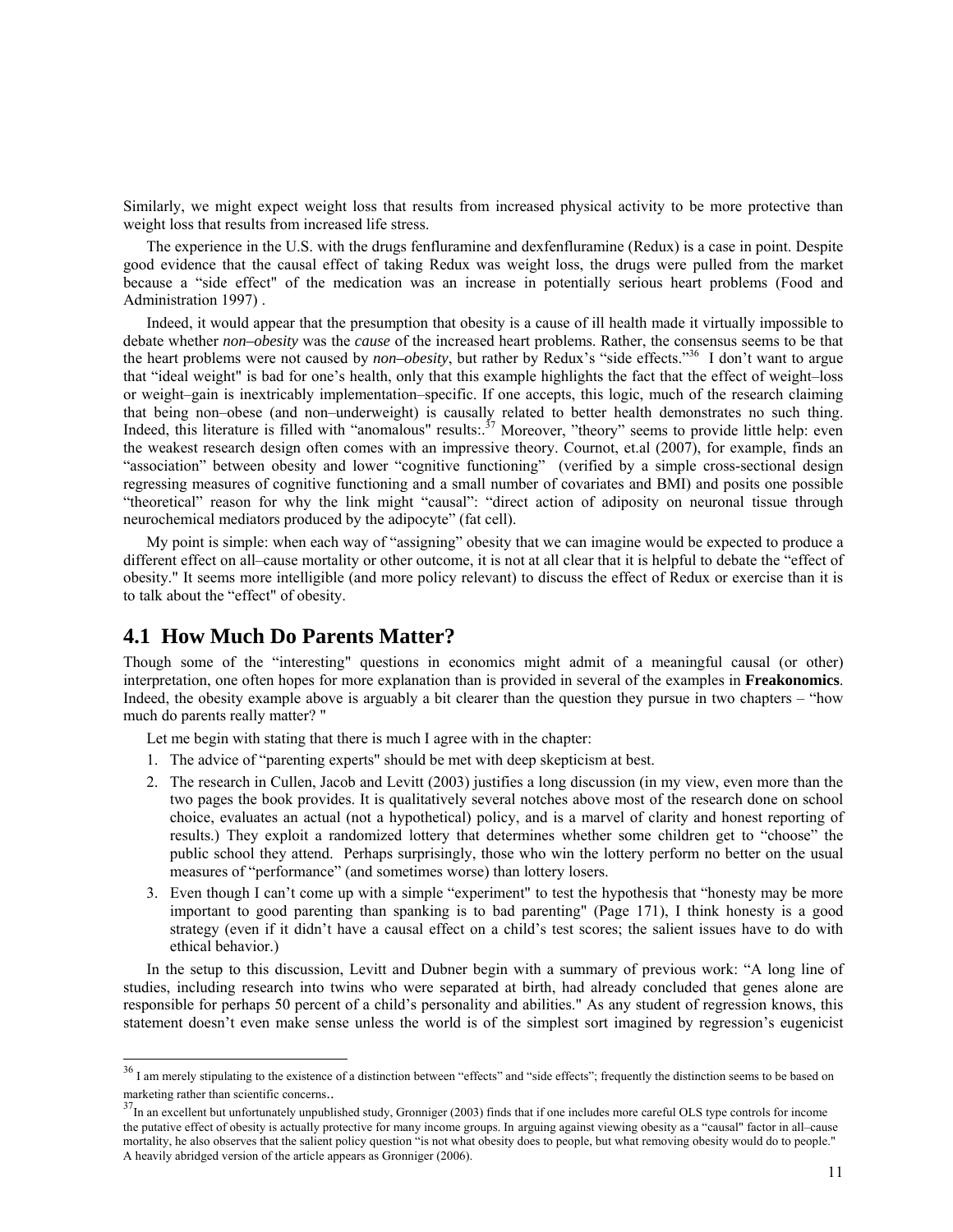forefathers.<sup>38</sup> Obviously as careful as Cullen, Jacob and Levitt (2003) is, it is completely silent on this unanswerable question.

Much of the chapter, a discussion of Fryer and Levitt (2004b) (pages 163 – 176), is a long hike in a forest of confusion. Surprisingly, the authors use it to deliver a short tutorial about regression analysis ("knowing what you now know about regression analysis, conventional wisdom, and the art of parenting") and they spend a great deal of time discussing what is essentially a pair of "kitchen sink regressions" (regressions with enormous numbers of covariates) from Appendix A-2 of Fryer and Levitt (2004b) using data from the Early Childhood Longitudinal Study of test scores. In their presentation, they invite the reader to consider several things that are positively correlated with a child's test scores (presumably after conditioning on a huge laundry list of [unmentioned] variables):

the child has highly educated parents, the child's parents have high socio–economic status, the child's birth mother was thirty or older at the time of her first child's birth, the child had low birth weight, the child's parents speak English in the house, the child is adopted, the child's parents are involved in the PTA, the child has many books in his home.

As well as things that "aren't correlated"<sup>39</sup> :

 $\overline{a}$ 

the child's family is intact, the child's parents recently moved into a better neighborhood, the child's mother didn't work between birth and kindergarten, the child attended Head Start, the child's parents regularly take him to museums, the child is regularly spanked, the child frequently watches television, the child's parents regularly read to him every day.

At some points, they seem to suggest that the results of this analysis speak to nothing causal: "the ECLS data don't say that books in the house [or any of the variables in their analysis] *cause* high test scores; it says only that the two are correlated." Elsewhere they seem to suggest the opposite:

Now a researcher is able to tease some insights from this very complicated set of data. He can line up all the children who share many characteristics – all the circuit boards that have their switches flipped in the same direction – and then pinpoint the single characteristic they *don't* share. This is how he isolates the true impact of that single switch – and, eventually, of every switch – becomes manifest. (Page 162)

I would maintain that, even allowing for the simplification of the argument for a general audience, this is a bad description of what makes for credible research –nothing is being severely tested.

For example, whatever one thinks of Head Start, accepting Dubner and Levitt's observation that "according to the [kitchen sink regression using] ECLS data, Head Start does nothing for a child's future test scores" seems unwise at best. The research design can not credibly support that inference. To make this clear, consider other inferences (though undiscussed in **Freakonomics**) from the same regressions. Why not, for example, observe that participation in WIC (Women, Infants, and Children) significantly lowers test scores?  $40$ . Perhaps such assistance actively harms children. I would argue that the good reason for avoiding *that* inference works just as well as a rationale for avoiding the inference they *do* make about Head Start: there is no reason to believe that (conditional on the other non-randomly assigned regressors) that a coefficient in a kitchen sink regression reliably informs us about causation in any sense.

Again, even kitchen sink regressions have their place: one can sometimes make a case for inclusion of scores of covariates in some very selected contexts. However, an algorithm which allows the researcher to decide which coefficients represent "causal" effects and which ones are regression artifacts *after* one has seen the regression output is unlikely to result in much progress in understanding. It is the very antithesis of a severe test.

<sup>38</sup>Suppose the world was as complicated as Behavior=*G*+*E*-*G*⋅*E* where *G* is some index summarizing "genes" and *E* is some index summarizing "environment." In this simple example, the fraction of variation in behavior induced by differences in genes isn't separable from the environment – indeed, the effect of genes is a *function* of the environment. In some environments, introducing differences in genes would introduce little change in behavior, and in some environments it would change behavior a lot. For a useful discussion that addresses this and other related points, see Heckman (1995).<br><sup>39</sup>I think they mean "so imprecisely estimated that a null hypothesis of no correlation can not be rejected using standard procedures."

 $^{40}$ From Appendix A-2, when the dependent variable is Math Score the coefficient on WIC is -0.120 with a standard error(0.020). When the dependent variable is reading scores, the coefficient on WIC is -0.104 with a standard error (0.021).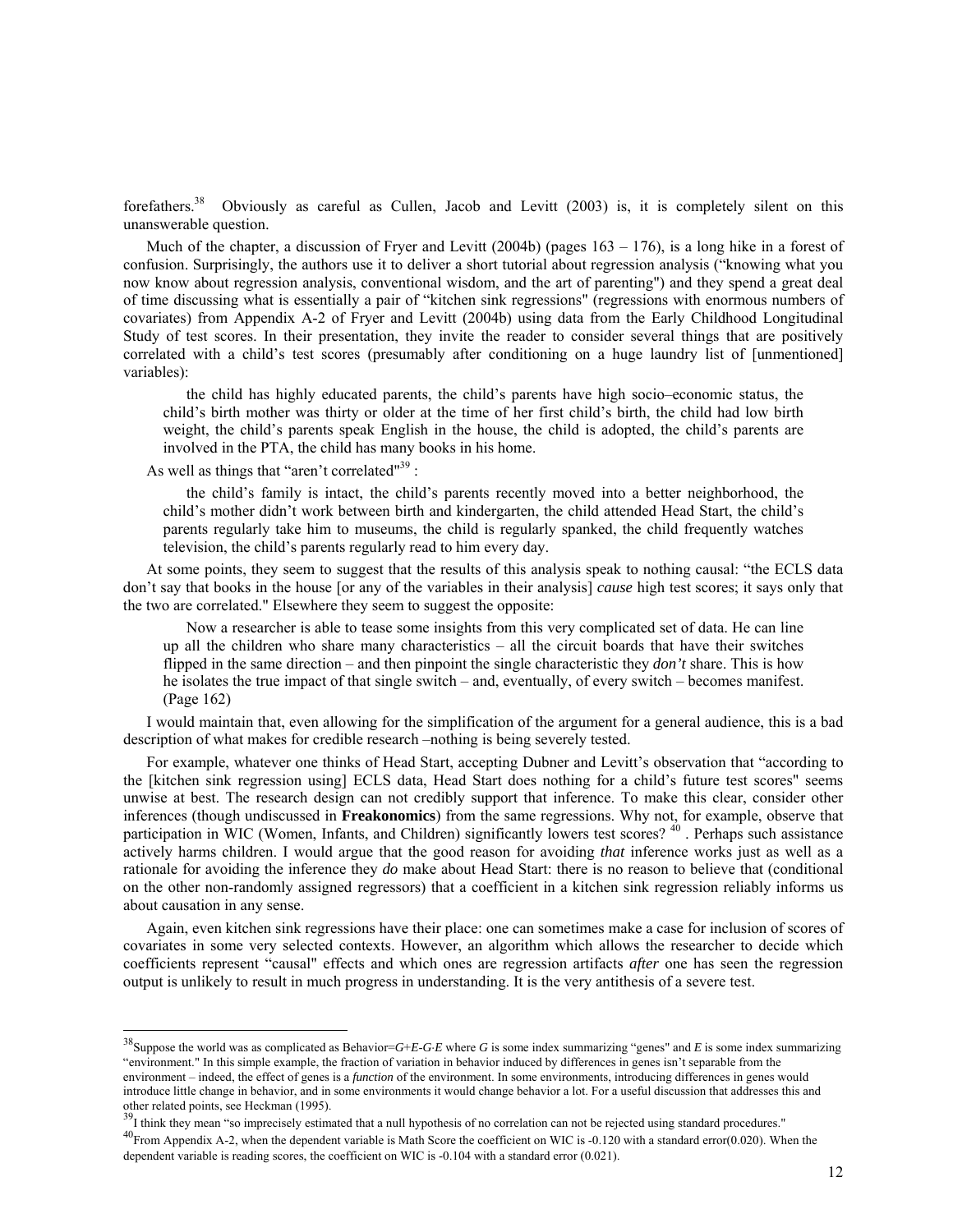## **4.2 Can Regression Help Distinguish "Cause" from "Consequence"?**

Chapter 6, "Perfect Parenting, Part II; or: Would a Roshanda by Any Other Name Smell as Sweet? " begins this way:

Levitt thinks he is onto something with a new paper about black names. He wanted to know if someone with a distinctly black name suffers an economic penalty. His answer – contrary to other recent research – is no. But now he has a bigger question: Is black culture a cause of racial inequality or is it a consequence? For an economist, even for Levitt, this is new turf – "quantifying culture" he calls it. As a task, he finds it thorny, messy, perhaps impossible, and deeply tantalizing.

As with eugenics, the history of social science suggests that scholarly research into race that makes extensive use of correlations should be taken with a large grain of salt.<sup>41</sup> When talking about race, it is my view that being *clear* about what is meant is even more important.

As someone who is frequently called upon as an econometric "script doctor" to "fix the econometrics" of some existing paper which is putatively about "causation", I have found it useful to begin with two seemingly simple questions:

1. What is *y*, the outcome, you wish to explain?

 $\overline{a}$ 

2. What are your key *x* variables and what potential "causes" or "interventions" are you interested in?

As a practical matter, the inability to provide a simple reply to the question is a good predictor of my inability to understand the empirical work.

The above quote from **Freakonomics** is in a chapter which, *inter alia*, discusses research from Fryer and Levitt (2004a) and (far more briefly) Bertrand and Mullainathan (2004). In Fryer and Levitt (2004a) much of the evidence on whether "black names" are cause or consequence comes from two types of regressions involving their measure of "black culture" the "Black Name Index" (BNI).<sup>42</sup>

 It is not clear whether the BNI is an *x* or a *y*: superficially, it would appear that they run the regressions "both ways": in one set of regressions, BNI is an independent variable, in a second set, it plays the role of a dependent variable. As is well–appreciated, this is a problem even when it occurs in different literatures (Kennan 1989).

Further inspection suggests that this is not strictly the case: in the first set of regressions (see Table II "Determinants of name choices among blacks" of Fryer and Levitt (2004a)) the dependent variable is the BNI of a given child, and the explanatory variables are a number of things, many of which are presumably correlated with outcomes (mother's age at time of birth, father's age at time of birth, months of prenatal care, percentage of Black babies in zip code, per capita income in the birth place, parental education, etc.). In another set (Table III "The Relationship Between Names and Life Outcomes"), BNI becomes an explanatory variable, and the dependent variables are outcomes such as "percent Black in residential zip code as an adult", years of education (the woman herself), the woman's age at first birth, etc.

Fryer and Levitt (2004a), are forthright in admitting that their evidence is consistent with a number of very plausible (but very different) alternatives that are consistent with their regressions but not necessarily with their conclusion: "With respect to this particular aspect of distinctive Black culture, we conclude that carrying a black name is primarily a consequence rather than a cause of poverty and segregation."

I have no wish to dispute their conclusion; rather, I wish to suggest that there is no configuration of the data of which I am aware which would credibly support the view held by Fryer and Levitt *and not support very different alternatives.* In short, this is because it is very difficult to know what is being asked and what would constitute an

<sup>&</sup>lt;sup>41</sup>The most notorious example perhaps is the controversy over the 1840 census which involved the putative negative correlation between the number of "insane and idiotic colored persons" living in a state and the proportion that were slaves. The data, whichare still available today from the ICPSR show that incidence of insanity was far, far lower in the South, and the implication for the debate on slavery was clear (Grob 1978). (A far different version of "acting white" is mentioned several times in **Freakonomics**.)<br><sup>42</sup>I am stipulating, of course, that Levitt and Fryer's measure of "distinctiveness" of a "Black" name (BNI) – crudely put

relative frequency with which a specific name is chosen for black children and the relative frequency with which the same name is chosen for white children – provides a measure of whatever "culture" is.. A lot of non–obvious measurement issues arise. A few moments reflection, for instance, makes clear that the level of "black culture" is, by definition, a function of "white" culture although one doubts this research design would have found much appeal as a study of "white culture." Second, a white man named Maurice Ravel might be measured as have more black culture than a black man named Paul Robeson, Jr. regardless of their actual "culture" if Maurice was relatively more popular among blacks than Paul.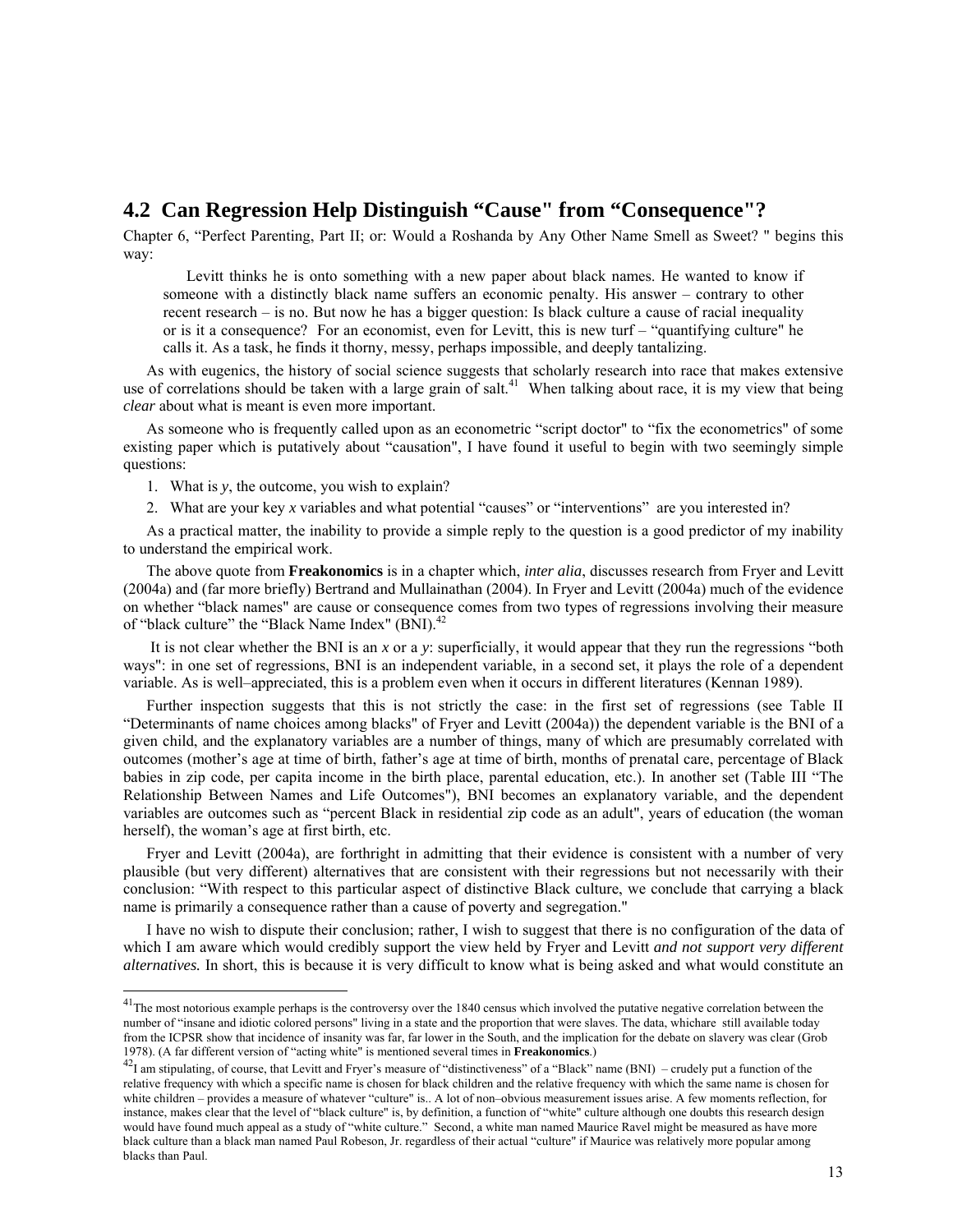answer. Put differently, there is at least one ill-posed question floating about. Is it possible to talk meaningfully about "manipulating" culture? (And if one could, would one want to?) $43$  Might reasonable people agree on some variable or policy that served exclusively to manipulate black culture and affected economic outcomes only through its effect on "culture?" It is not even clear that "culture" and "economic outcomes" or "racial inequalities" are distinct entities. Indeed, as the word is often understood, culture often includes the distribution of "economic outcomes." For instance, one might remark: "the fact that Bill Gates earns several times more in a year than the sum earned by all Chicago Public School teachers is a distressing fact about U.S. culture."

Further muddling the issue is the way Levitt and Dubner discuss studies such as Bertrand and Mullainathan (2004):

So how does it matter if you have a very white name or a very black name? ...In a typical audit study, a researcher would send two identical (and fake) résumés, one with a traditionally minority– sounding name, to potential employers. The "white" résumés have always gleaned more job interviews. ...The implication is that black–sounding names carry an economic penalty. Such studies are tantalizing but severely limited, for they can't explain *why* [someone with a black sounding name like] DeShawn didn't get the call. (page 186)

Even if one stipulates to the claim of a severe limitation because such studies can't explain "why" (although the concern for "why" is not pressed very hard elsewhere in **Freakonomics** regarding the motives of Sumo wrestlers or school teachers, for example) Bertrand and Mullainathan (2004) clearly explain that they are *not* interested in the lifetime "economic cost" of a black sounding name – which is not obviously an interesting or well–posed question. Rather they are interested in "experimentally manipulat [ing] [employer's] perception of race." Unlike "culture" or an individual's "black name" Bertrand and Mullainathan's question seems well-posed: it is much easier to conceive of a salient experiment manipulating "perceptions" than a salient experiment manipulating the naming decisions of parents. One can argue that the causal effect of manipulating perceptions of race is "uninteresting" on a number of grounds, not the least of which is that the manipulation itself doesn't suggest an intervention we might wish to undertake as a society. On the other hand, in contrast with some experiments in "experimental economics" their study is embedded rather more deeply in "real life" than experiments that occur in a lab. Nonetheless, the question seems well–posed and may be answerable with regression, even if one wants to argue that it is uninteresting on other grounds. $4$ 

Second, although Dubner and Levitt are correct to argue that studies involving résumé randomization are unlikely to provide convincing evidence on "*why* DeShawn gets fewer callbacks", it is not clear what a satisfactory explanation of "why" would look like. It is even harder to understand how the type of regressions performed in Fryer and Levitt (2004a) would, in principle, be relevant to this discussion. (Again, they might be, but the link is not obvious to me.) Perhaps like Dr. Pangloss, we could trace Jamal's bad luck with employers to necessity: it is necessary for this to be the case, for us to be able to live in this the best of all possible worlds.

More generally, reasoning backward from a single effect (not calling back Jamal) to a "cause" (why employers don't call Jamal) in social science is generally fraught with peril; people are complicated enough that there is rarely a single answer to the question "why" – often there are many interacting "reasons." Absent some fairly articulated model of how the world works, it seems difficult even to know what would constitute a good answer. A severe test of the claim seems even more unlikely. Moreover, it often seems that putative explanations of "why" some complex human interaction occurs are frequently used as a device to *end* a debate just at the point when the issue begins to get interesting. If *X* is *the* reason *Y* occurs, why look further? Many readers might be familiar with this aspect of some answers to "why" questions: one thinks of a parent who tries to end a long conversation with a child who, in response to a parent's increasingly complicated responses, keeps asking "Why? " Again it is not that a satisfactory answer to such question is not desirable: it just seems like way too much to hope from a small set of OLS regressions.

 $^{43}$ The paper seems to suggest that they have the usual "manipulationist" version of cause in mind. For example, there is a brief mention of the fact that there are no obvious instrumental variables which would be of no

<sup>&</sup>lt;sup>44</sup>The fact that employers call back "Jamals" much less frequently than "Johns" may not be based solely on self-conscious racial hatred, but might reflect "only" "statistical discrimination" (i.e. employers are merely acting as sophisticated econometricians, extracting all the useful information not provided by a résumé about the likely productivity of workers based on their first names, and then choosing based exclusively on "merit") or some other mechanism (although this may be of little comfort to Jamal or John.) See Thacher (2002) for a thoughtful discussion of the issues involved in "profiling."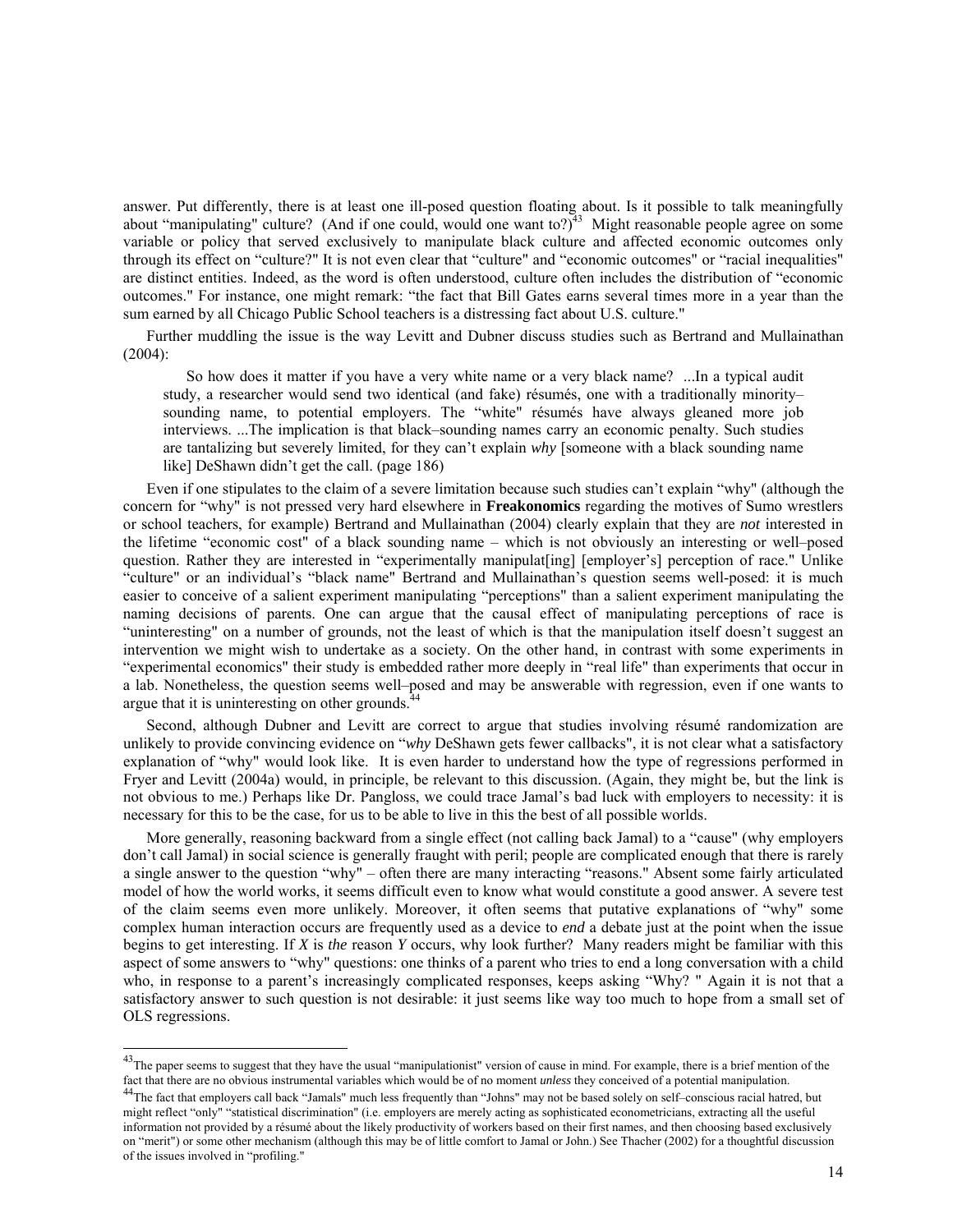Finally, in asking a regression to distinguish "black culture" as a *cause* from black culture as a *consequence* of economic conditions, we are very far from the types of questions I discussed in section 3. But there is no clear discussion in **Freakonomics** of what question is being asked nor the "ground rules" that we might use to determine when the question has been answered satisfactorily. It is possible that the question is well posed, but at a minimum, it is not very obvious. After reading **Freakonomics** and the original source material, I haven't gained any understanding of the issues involved or even how to think about what are the answerable questions.

## **4.3 Why a Transparent Research Design Helps – Abortion as a "Cause"**

For me the most confusing section of **Freakonomics** is the discussion of "Why do drug dealers live with their moms" and "Where have all the criminals gone?" Between them, the chapters contain references to scores of articles of varying degrees of scholarship. Much of the former chapter discusses Levitt's work with sociologist Sudhir Alladi Venkatesh who collected a large amount of detailed data on one Chicago gang. For those surprised as to why gang members don't frequently live in the nicest homes in town, it will be a useful corrective. (For an earlier discussion that covers similar ground see Reuter, MacCoun and Murphy (1990).) The discussion also includes the conclusions of some very careful work by Almond, Chay and Greenstone (2003) that document the key role that hospital integration in Mississippi played in improving the appalling infant mortality rate of black children – before integration, these infants were often left to die of very preventable causes such as diarrhea and pneumonia.

Much of the chapter on "where have all the criminals gone? " deals with Romania's abortion ban, which I have discussed elsewhere (DiNardo 2006a). This chapter also includes the controversial material on whether "abortion lowers crime rates."

As a purely personal matter, given the long, deep, and ugly relationship between statistical analysis and eugenics, what might emerge from this debate seems too meager to justify the effort on this subject. I don't find the question "interesting."<sup>45</sup> Merely participating in the discussion one runs the risk of coarsening the debate on how we treat the poor – the usual the target of eugenic policies.<sup>46</sup> Caveats aside, here goes.

 $\overline{\phantom{a}}$ 

...

<sup>&</sup>lt;sup>45</sup>Eugenics, often popular among "progressive" members of the elite, was a leading motive for the development of regression. Sir Francis Galton, who gave us the word "regression," was an ardent eugenicist. For example, what is now the "Galton Laboratory, Department of Human Genetics and Biometry" at University College London, was originally named the "Galton Laboratory of National Eugenics."<br><sup>46</sup>Indeed, the debate has grown coarser. William Bennett, a former government official, after appeari

hypothesis in **Freakonomics**, remarked in a talk show that: "I do know that it's true that if you wanted to reduce crime, you could – if that were your sole purpose, you could abort every black baby in this country, and your crime rate would go down. That would be an impossible, ridiculous, and morally reprehensible thing to do, but your crime rate would go down." I of course agree that "it would be a morally reprehensible thing to do." On the other hand, the premise that "you could abort every black baby in this country and the crime rate would go down" is unsupportable at best, racist at worst.

Levitt's thoughts on the subject (as well as a transcript of the relevant portion of Bennett's remarks) are available at the website http://www.freakonomics.com/2005/09/bill-bennett-and-freakonomics.html.

For what it's worth, Levitt's remarks are admixture of what strike me as reasonable assertions and others that are confusing at best, wrong at worst. For example, on his blog www.freakonomics.com Levitt argues:

<sup>6 &</sup>quot;If we lived in a world in which the government chose who gets to reproduce, then Bennett would be correct in saying that "you could abort every black baby in this country, and your crime rate would go down." Of course, it would also be true that if we aborted every white, Asian, male, Republican, and Democratic baby in that world, crime would also fall. Immediately after he made the statement about blacks, he followed it up by saying, "That would be an impossible, ridiculous, and morally reprehensible thing to do, but your crime rate would go down." He made a factual statement (if you prohibit any group from reproducing, then the crime rate will go down), and then he noted that just because a statement is true, it doesn't mean that it is desirable or moral. That is, of course, an incredibly important distinction and one that we make over and over in Freakonomics.

<sup>7 &</sup>quot;There is one thing I would take Bennett to task for: first saying that he doesn't believe our abortion-crime hypothesis but then revealing that he does believe it with his comments about black babies. You can't have it both ways."

As far as I can tell the Levitt's statement about lowering the *level* of crime by aborting Native American, Republican, ...fetuses is a nonsequitor at best. Bennett is clearly talking about the *rate* of crime. I can only make sense of the statement by construing it to mean that ridding the planet of human life would eliminate crime (at least that caused by humans).

As to the rest of the explanation:

Levitt gives no reason to believe that "if we lived in a world in which the government chose who gets to reproduce, then Bennett would be correct in saying that 'you could abort every black baby in this country, and your crime rate would go down.'"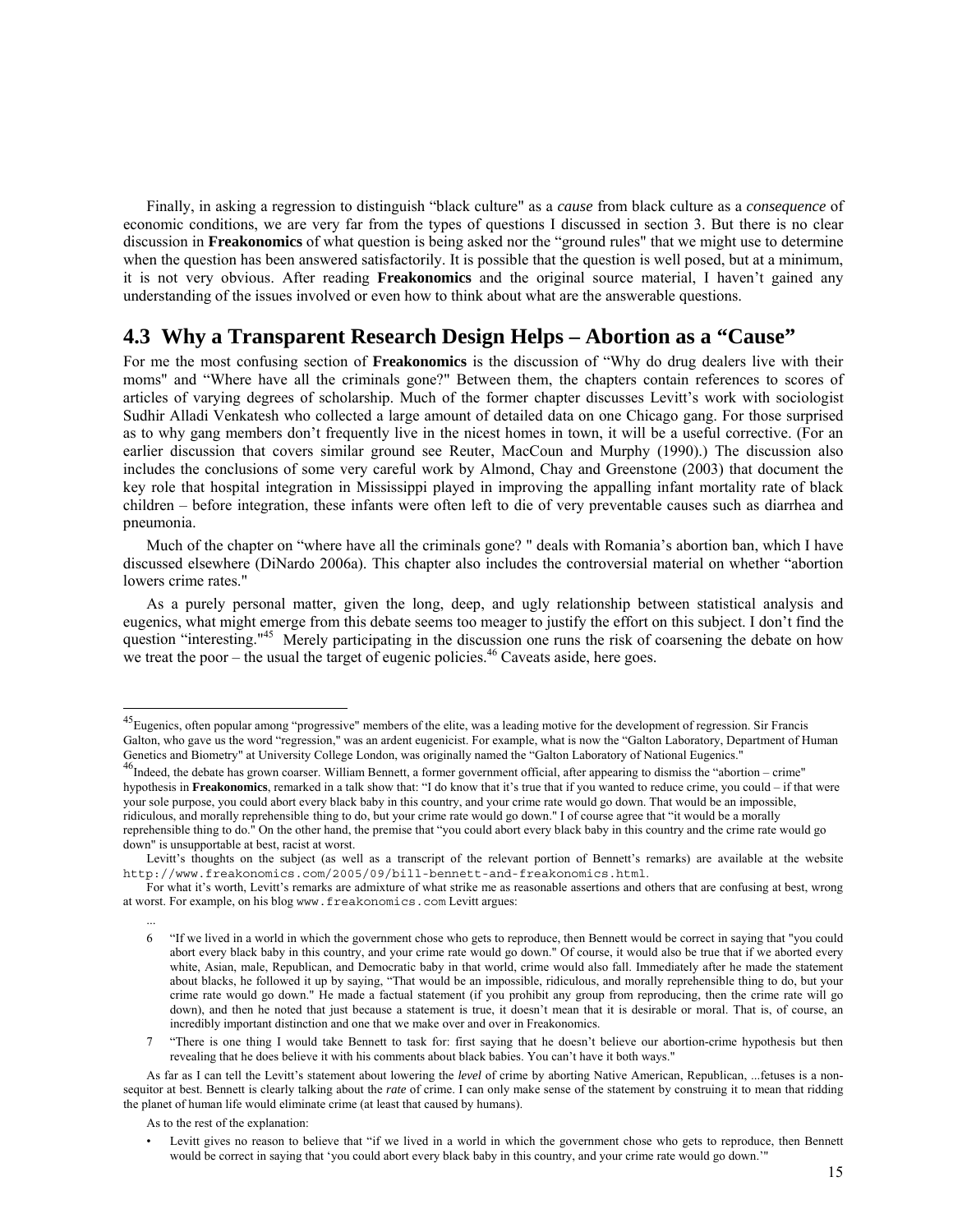In their original article, Donohue and Levitt (2001) cite two possible "theories" about the consequences of abortion legalization. Neither of them fit well into the framework described in section  $3<sup>47</sup>$ . The "effect" of abortion legalization on *crime*, of course, is a whole different matter. Donohue and Levitt (2001) discuss two possible mechanisms at length.

Donohue and Levitt (2001) first argue that "The simplest way in which legalized abortion reduces crime is through smaller cohort sizes."48 While possibly "simple", it is amazingly difficult to articulate clearly in a regression framework where the unit of observation is the individual. At its core this hypothesis appears to include the implicit assertion that among other things, my mother's decision not to abort the fetal John DiNardo caused some other children's propensity to commit crime to increase. (Although it should be said, it clearly raised mine! ) Such effects are difficult to identify, even in the easiest cases (Manski 1993).

A far more subtle mechanism is distinct from the first, although it could certainly interact with it. "Far more interesting from our perspective is the possibility that abortion has a disproportionate effect on the births of those who are most at risk of engaging in criminal behavior." Donohue and Levitt (2001)

Even if we could agree that the effect of abortion legalization is independent of other aspects of the society (access to birth control, women's rights in other spheres, etc.), for anyone who has given the problem of "missing data" some thought, it is difficult to be sanguine about the possibility of inferring much about the criminal propensities of those who are never born. Even in the context of a medical RCT, the analogous problem of attrition is often distressingly difficult to cope with. Moreover, the problem is so difficult that in the RCT one often abandons hope of modeling non-response or sample selection and seeks merely to bound the difference between the treated and control groups (Horowitz and Manski 1998).

Moreover, as Donohue and Levitt (2001) observe, there are many mechanisms besides abortion either to stop the "criminogenic" fetus from being born or to prevent the child from becoming a "criminal" once born.

Equivalent reductions in crime could in principle be obtained through alternatives for abortion, such as more effective birth control, or providing better environments for those children at greatest risk for future crime. Donohue and Levitt (2001)

Ironically, this observation points to a lot of (unasked) questions which are interesting and might conceivably be put to a severe test. The focus in **Freakonomics** unfortunately is elsewhere:

How, then, can we tell if the abortion-crime link is a case of causality rather than simply correlation?

One way to test the effect of abortion on crime would be to measure crime data in the five states where abortion was made legal before the Supreme Court extended abortion rights to the rest of the country ...And indeed, those early-legalizing states saw crime begin to fall earlier than the other fortyfive states and the District of Columbia. Between 1988 and 1994, violent crime in the early-legalizing states fell 13 percent compared to the other states; between 1994 and 1997, their murder rates fell 23 percent more than those of the other states. (page 140)

Of the identification strategies employed in this literature, this is the most transparent. To understand what is going on, assume that pre-Roe legalization provided a Brandeisian natural experiment. Instead of the individual being the unit of observation, think of each state as a sort of identical petri dish to which a drop of abortion legalization is being added. Fifteen to twenty five years later, the petri dishes will be checked again to see how

<sup>•</sup> Contrary to Levitt's claim, I do not think it necessary to believe that the termination of black fetuses would lower the crime rate *even if* the "causal effect of abortion legalization" in the U.S. had been a reduction in crime. As I explain below, even if one stipulates that crime reduction was a causal effect of abortion legalization in the U.S. this would tell us nothing about the causal consequences of aborting black (or any) fetuses.

 $^{47}$ One could conceive of cases where abortion might be thought of (for better or worse) as a treatment: that is generally true when the subject of interest was child–bearing women (not their fetuses). The question of what happened to the welfare of women who are given the choice of having an abortion relative to those that have been denied such choice, is well posed. One merely would seek to compare a group of women given the opportunity to have an abortion to those who did not. Even putting aside the serious ethical questions, this is much easier said than done (and indeed is the subject of much of the pre–Donohue and Levitt (2001) work by economists on the consequences of abortion legalization).

<sup>&</sup>lt;sup>48</sup> I have not been able to figure out what role this hypothesis plays in the empirical work. See Foote and Goetz (2007) for an attempt to make sense of this; they come to different conclusions than Donahue and Levitt (2001.)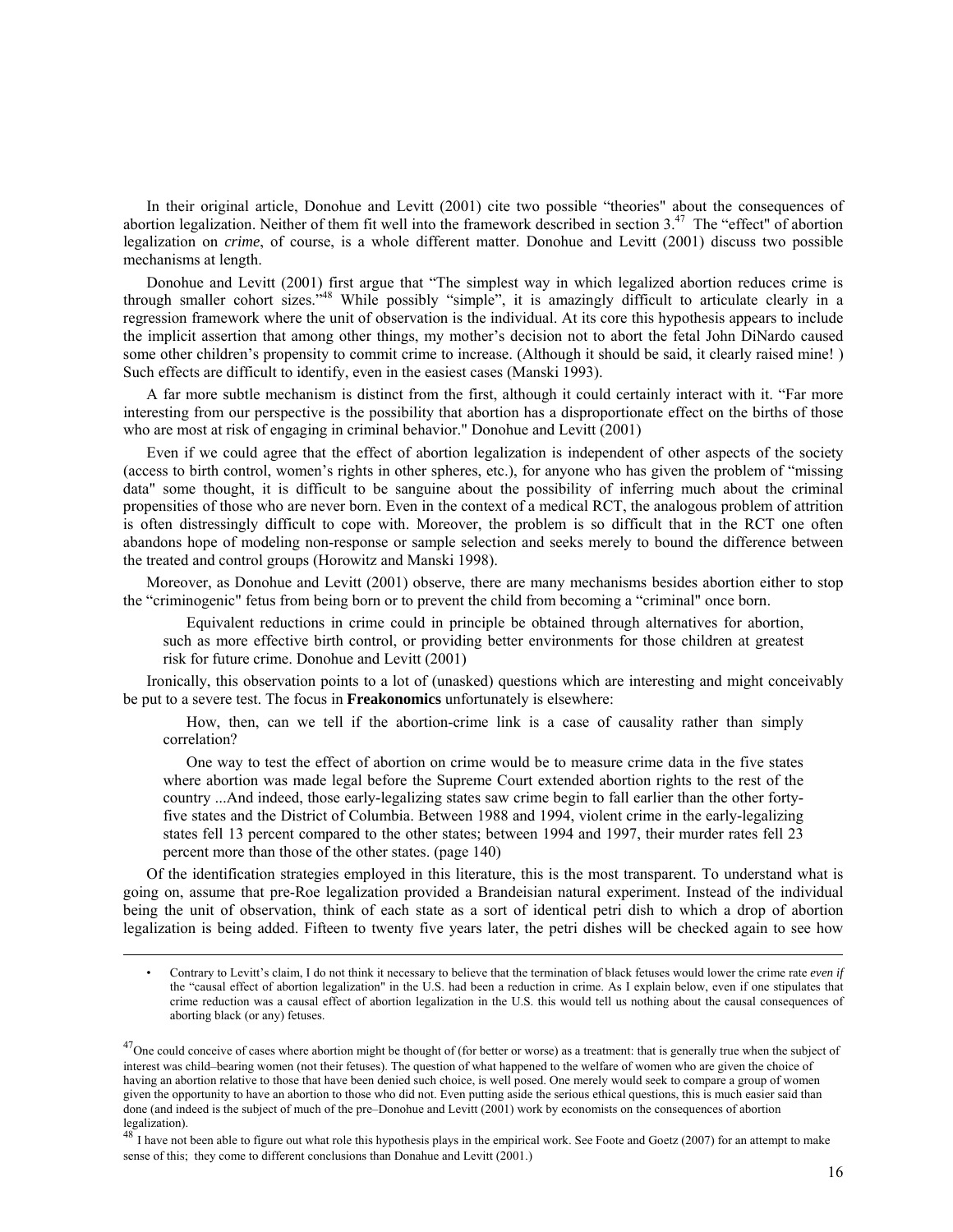much per capita crime is occurring. If legalization had been an actual experiment (perhaps run by a dictator), we might have expected half the states to be legalizers and the other half to never legalize (assume that items in the petri dishes can't jump into other petri dishes.) That of course did not happen. In this case, the experimenter added a drop of legalization to 5 states in 1970, and then added a drop to the remaining states a scant three years later. Of course, it wouldn't be clear that even in this experiment you could detect an "effect" on crime, unless the effect was large relative to the variation across the petri dishes expected in the absence of any experiment.<sup>49</sup>

Though one would not know from reading **Freakonomics**, Donohue and Levitt (2001) argue that this research design is inadequate.<sup>50</sup> Consequently, much of this is beside the point. Donohue and Levitt (2001) argue that evidence from such a research design is only "suggestive."

The bulk of their argument centers on their attempts to "more systematically" analyze the relationship with an analysis of state level crime data on lagged "abortion rates."

Consider equation (1) from Donohue and Levitt (2001)

$$
A_{t} = EffectiveAbortion_{t} = \sum_{a} Abortion_{t-a}^{*} \frac{Arrests_{a}}{Arrests_{total}}
$$

They label  $A_t$  the "effective abortion rate." The "a" subscript denotes a particular "age" group.<sup>51</sup> Using data on state *s* at time *t*, they then divide this by the number of live births to get an "effective abortion ratio":

$$
A_{st} = \frac{A_{st}}{LB_{st}}
$$

Much of the more "systematic" evidence on the link between abortion legalization and crime is a result of regressions of the form:

$$
\log C \text{rimePerCapita}_{st} = A_{st} \beta + X_{st} \theta + \gamma_s + \lambda_t + \varepsilon_{st} \tag{2}
$$

where each observation is the relevant state/year average or value. The  $X_{st}$  are a set of covariates,  $\gamma_s$  are a set of state dummy variables and  $\lambda_t$  are a set of year fixed effects. The  $\varepsilon$  is a random disturbance that is presumably uncorrelated with any of the regressors. Up to a constant that differs by states, absent variation in X or the (modified) abortion ratio, it is assumed that trends across state in crime would be the same.<sup>52</sup>

Stipulating that all of the data used to generate this specification are fine<sup>53</sup>, I find it impossible to interpret the coefficients at all. In common econometric parlance, the abortion ratio is "endogenous." Indeed, some work has

 $\overline{\phantom{a}}$ 

 $^{49}$ Indeed, this or similar identification strategy is employed in such work as Charles and Stephens (2006), Gruber, Levine and Staiger (1999), Bitler and Zavodny (2002), as well as Joyce (2004). Gruber, Levine and Staiger (1999) detect a rather small (and brief) effect on the total number of children born from this identification strategy. Note of course, that such an experiment would provide us essentially no information on the "mechanisms" – the "effect of abortion legalization" could be a complicated interaction of many things having little to do with selective

abortion or cohort size *per se*. Merely the *option* of having an abortion might change outcomes for many reasons.<br><sup>50</sup> They argue *against* the identification strategy both on *a priori* grounds and on *ex post* grounds In Donohue and Levitt (2001), for example, when they deploy that identification strategy, they report that "the cumulative decrease in crime between 1982-1997 for early-legalizing states compared with the rest of the nation is 16.2 percent greater for murder, 30.4 percent greater for violent crime, and 35.3 percent greater for property crime. Realistically, these crime decreases are too large to be attributed to the three-year head start in the early-legalizing states." The reservations in Donohue and Levitt (2001) about the estimates generated with this identification stategy do not appear in **Freakonomics** which selectively discusses some comparison between early and late legalizing states.<br><sup>51</sup> The asterisk appears to be undefined in the text and may be a typographical error.<br><sup>52</sup> As

<sup>(2007).&</sup>lt;br><sup>53</sup>This is perhaps more than we should stipulate to: our knowledge of the number of illegal abortions today or abortions that preceded abortion

legalization in the 1970s is meager at best. Moreover, Donohue and Levitt (2001) and other researchers typically do not have data on the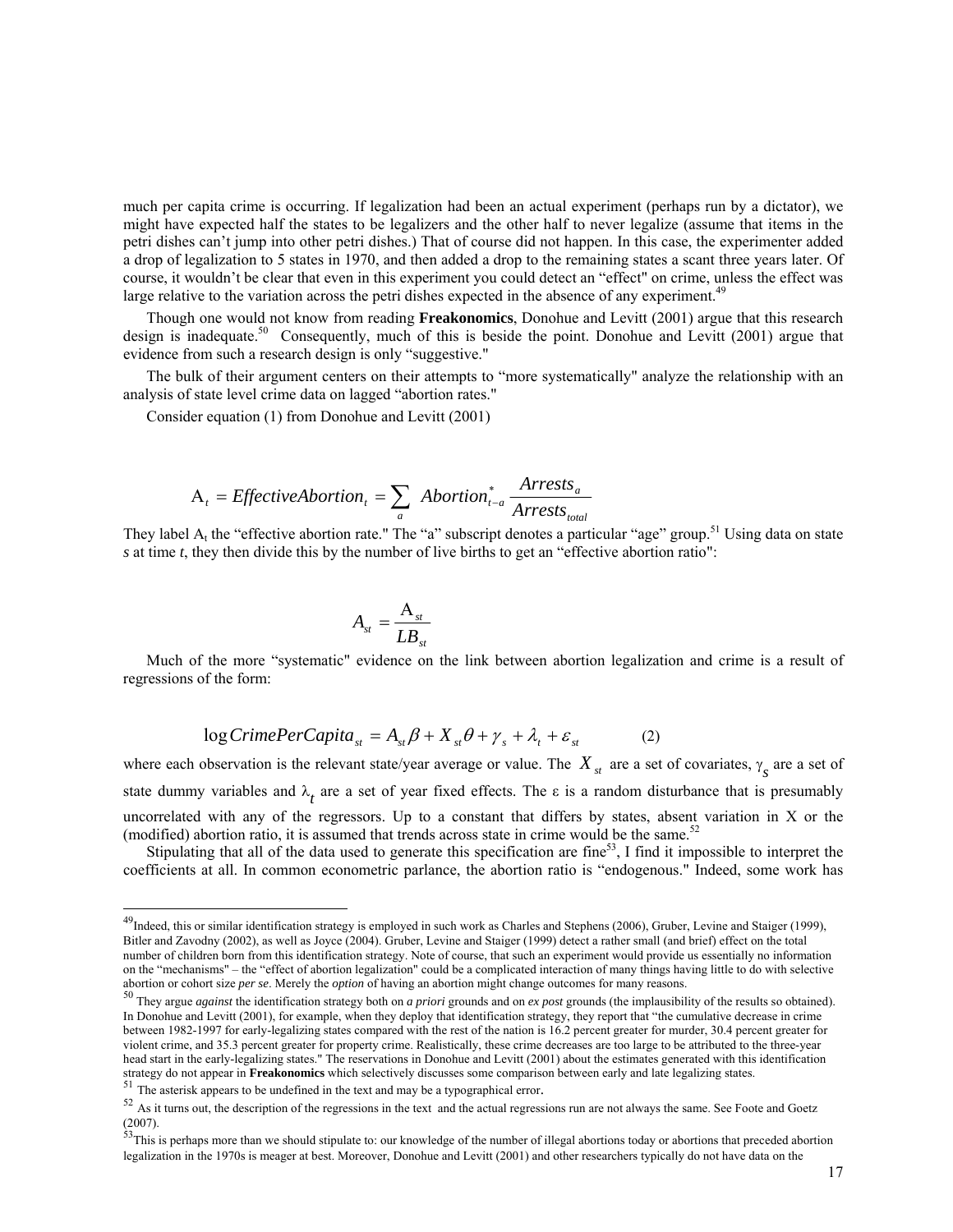looked at the effect of economic and other conditions on abortion (Blank, George and London 1996): that is, something akin to *A* is the *dependent* variable in the regression. Donohue and Levitt (2001), however, spend surprisingly little time discussing the issue. $54$ 

What are the "ground rules" that a skeptical, but persuadable person should use for evaluating this regression? Other than that "the coefficients look reasonable", what would speak to the credibility of the research design, or what should lead me to reject it?

Not obvious is the notion that we should be reassured about the existence of an "abortion–crime" link because the OLS coefficient on *A* in a regression like equation (2) is robust to the inclusion of some covariates or slight modifications of the sample. One "intuition" that motivates investigating whether a result is "robust" to the inclusion of a large number of explanatory variables comes from the RCT. On average, if we repeat the experiment, the answer we get from including covariates and from excluding covariates should be the same.

On the other hand, clearly it makes no sense to think of *A* as "randomly assigned." Indeed, if abortion legalization is all about "selection" – i.e. the difference in the crime propensities of those born and those not born – pure random assignment of abortion (a thought too grotesque to even contemplate) would not merely leave the statistical problem unsolved; it would answer a different (even more uninteresting) question. For example, in one version of the Donahue–Levitt story, abortion matters for crime because it is the consequence of *choice* made by women to *selectively* abort some fetuses and not others. "Random abortion" would, on the other hand, would produce no "selection effect" – studying such "random" variation in abortion ratios would be silent about the putative effects of legalizing abortion.

If thinking about the regression as an approximation to some sort of RCT doesn't help, how is one to even *assess* or interpret the specification? What covariates "should" be included? Missing from this research is *either* a similarity to the simple type of question I described in Section 3 *or* an explicit model of the link between abortion legalization and cohort size. With an explicit structural model, one might in principle be able to wrap one's mind around what question is being asked. The mere presence of an explicit model might help, although we would still be faced with the task of putting it to some sort of test. Absent that, it is hard to understand why this (or similar evidence) should persuade anyone (one way or the other.)

## **4.4 Catching Cheaters**

I have suggested that a focus on actual policies and their potentially predictable consequences often goes a long way to making some queries intelligible. Even where questions about causes are not the only ones in question, such considerations can remain important.

One example is the discussion entitled "What Do School Teacher's and Sumo Wrestler's Have in Common", the authors discuss some work by Levitt on detecting "teacher cheating." In the telling, the cast of heroes includes the CEO of the Chicago Public School system, and the villains include the school teachers and their labor union ("When [Duncan] took over the public schools, his allegiance lay more with the schoolchildren and their families than with teachers and their unions.")

The basic method is to analyze the *pattern* of test answers. Answers that depart from the posited (ad hoc) data generation process are flagged as "cheating." For obvious reasons, at no point in the process are actual data on *observed* teacher cheating used. As a consequence, the algorithm described has no way of discriminating between the case in which a teacher selectively "corrects" a subset of answers for a class, from those cases in which the students (unknown to the teacher) have obtained copies of a subset of the answers, to name one (perhaps unlikely) situation. At a most basic level, of course, there is no *perfect* way to "detect teacher cheating" with statistical analysis $55$ 

amount of crime committed by individuals of a given age. At best one has very crude proxies. See Charles and Stephens (2006) or Joyce (2004) for discussion.

 $54$ In the published version of the paper, the word "endogeneity" appears only regarding a discussion of two right hand side variables – number of police and prisons – which are "lagged to minimize endogeneity." The word "exogeneity" appears in a confusing discussion about the difference between high and low abortion states (page 401).

<sup>&</sup>lt;sup>55</sup>To make this clear, consider an analysis made by officials responsible for New York's Powerball lottery. In the March 30, 2005 drawing, a startling number of persons (110) got five out of six numbers correct. According to a news report (Lee 2005), past experience with the lottery had led them to believe that in the 29 states where the game is played, the average number of winners would be more like four or five. After considering numerous hypotheses including fraud, lottery officials finally concluded that some of the winners had chosen their number on the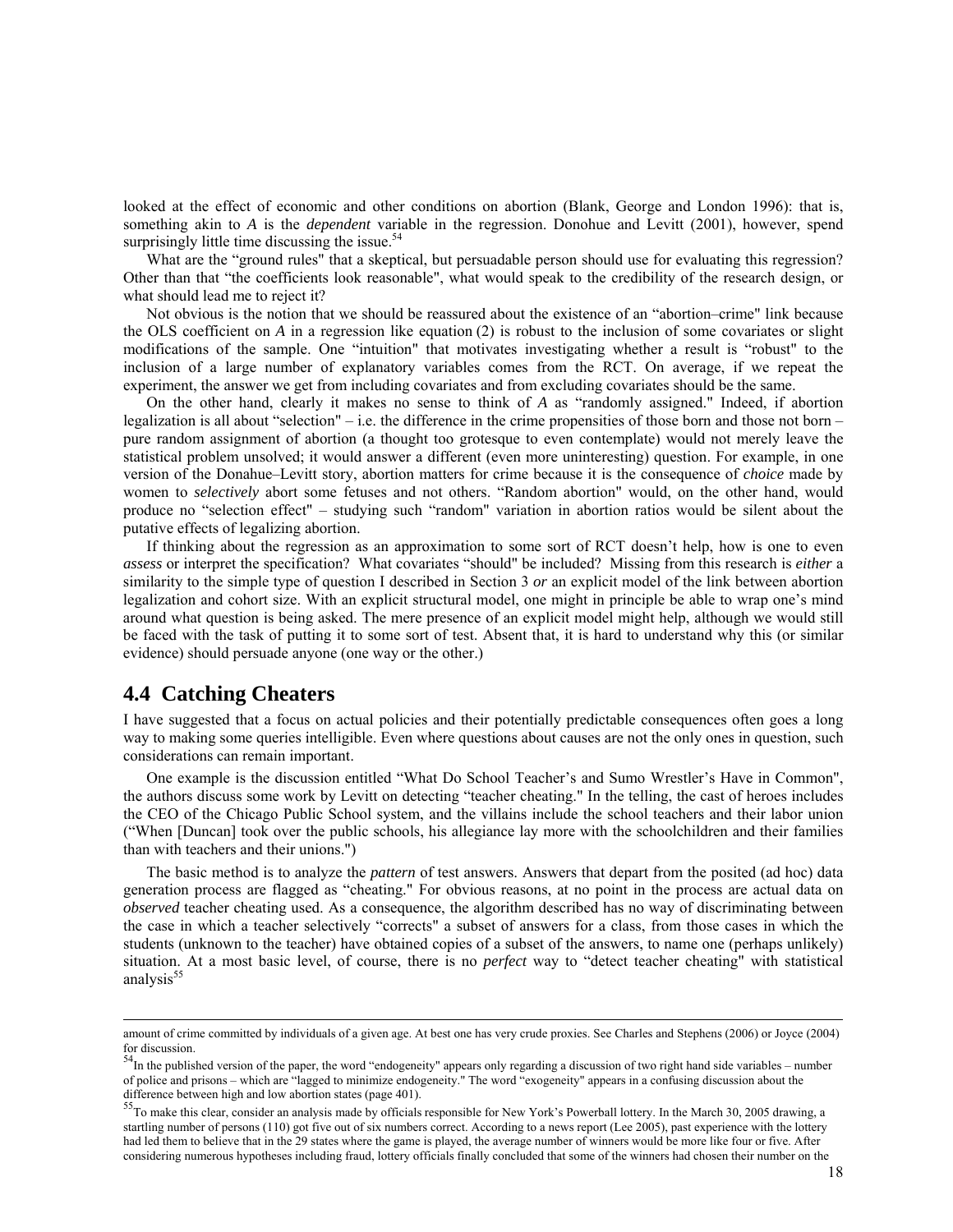Indeed, the chapter indicates that the "teacher cheating" algorithm was not the sole method used to assess guilt (as one hopes) but remarks with little further curiosity that "the evidence was strong enough only to get rid of a dozen of them." Given the rest of the discussion, this might come as quite a surprise. Why would such a clever algorithm work so poorly in a situation when there was so much cheating?

Anything but a perfect "test" for the existence or "non–existence" of something (a virus, for example) commits two types of error – in unhelpful terminology, Type I and Type II.I find the legal metaphor the easiest way to remember the distinction. The legal system in the U.S. putatively attempts to minimize Type I error – sending an innocent person to jail. Type II error is the opposite mistake – exonerating the guilty. In practice, there is a trade– off between the two types. One way to avoid Type II error is to declare everyone guilty; declare everyone innocent and one avoids Type I error at the expense of Type II error.

This is of course relevant if one is interested in the causal impact of implementing a cheating detection algorithm. Here I focus only on the narrowest causal question: how many innocents are punished by such a system? There are others to be sure.

If the fact that only a "handful" were caught is a surprise to the reader, it wouldn't be a surprise to those familiar with the findings of Tversky and Kahneman (1974) who argue that people are frequently inattentive to "base rates" (although that interpretation is the subject of a lively debate.) The canonical problem can be illustrated by making a few assumptions about the algorithm discussed in **Freakonomics**. Suppose that the probability of one's cheating being detected, given that you cheat is 0.90 – the probability of Type II error is .1. Also assume that the probability the algorithm incorrectly identifies you as a cheater when you are not is .06 – Type I error. Further suppose that 4 percent of teachers cheat – this is the crucial "base rate." Slightly more formally:

 $Pr(D|C) = Pr(Detected Cheating by Algorithm | Engaged in Cheating)$  = .90

 $Pr(D|\sim C)$ =Pr(Detected Cheating by Algorithm|Not Engaged in Cheating) = .06

 $Pr(C) = Pr(Engaged in Cheating) = .04$ 

I wasn't able to locate the actual numbers in **Freakonomics** and the ones I have chosen seem a bit optimistic for the algorithm they describe (albeit a bit pessimistic about the fraction of cheating teachers). If they were correct, however, it would explain why only a handful of those identified by the algorithm were finally identified as cheaters – despite the large pool of potential cheaters. Many statistically naive readers might conclude that virtually all of those identified as guilty were indeed guilty. The test looks pretty accurate. Few detected cheaters are innocent, and cheaters have a good chance of being caught. However, even in this example, of the roughly 9 percent of teachers classified as cheating on the basis of the algorithm, the majority (about 62 percent) would actually be innocent. This strikes me as a frighteningly high percentage, but perhaps others will disagree.<sup>56</sup> A more thoughtful analysis would go even further: does it treat different but morally homogeneous groups differently? It would almost certainly give one a moment's pause if an algorithm was only (or mostly) able to detect cheating among the lowest paid teachers with the most difficult students, as well as being scarcely able to detect cheating among the most affluent. **Freakonomics** unfortunately discusses none of these issues.

#### **5 The Power of Theory**

If what we mean by theory is an articulation of the premises of the questions we are attempting to answer, it is fair to say that a little bit of theory can go a long way.

Despite **Freakonomics**' various encomiums to the "powerful toolkit of economics" (apart from "regression" which manages to rise to a level no higher than "art") I could detect very little in the research that depended on "economic theory" in anything but the most superficial way. Perhaps that is all for the best. Nancy Cartwright (1999) makes a convincing argument that the "trouble with [more mathematically sophisticated theory

basis of a fortune cookie. Lottery investigators finally even managed to locate the fortune cookie maker who verified that his factory had produced the fortune cookies with the winning number.<br>56 Theory 1.1 and 2.0 Theory 1.1 and 2.0 Theory 1.1 and 2.0 Theory 1.1 and 2.0 Theory 1.1 and 2.0 Theory 1.1 and 2.0 Theory 1.1 and 2.0 Theory 1.1 and 2.0 Theory 1.1 an

The calculation is:  $1-P(C|D)=1-(P(D|C)\cdot P(C))/(P(D|C)\cdot P(C)+P(D|\sim C)\cdot(1-P(C)))=0.615$ . It should also be noted that the usual way to minimize this problem is to test the teacher more than once: this works, of course, only in the highly improbably case that one might consider errors from the proposed procedure as independent.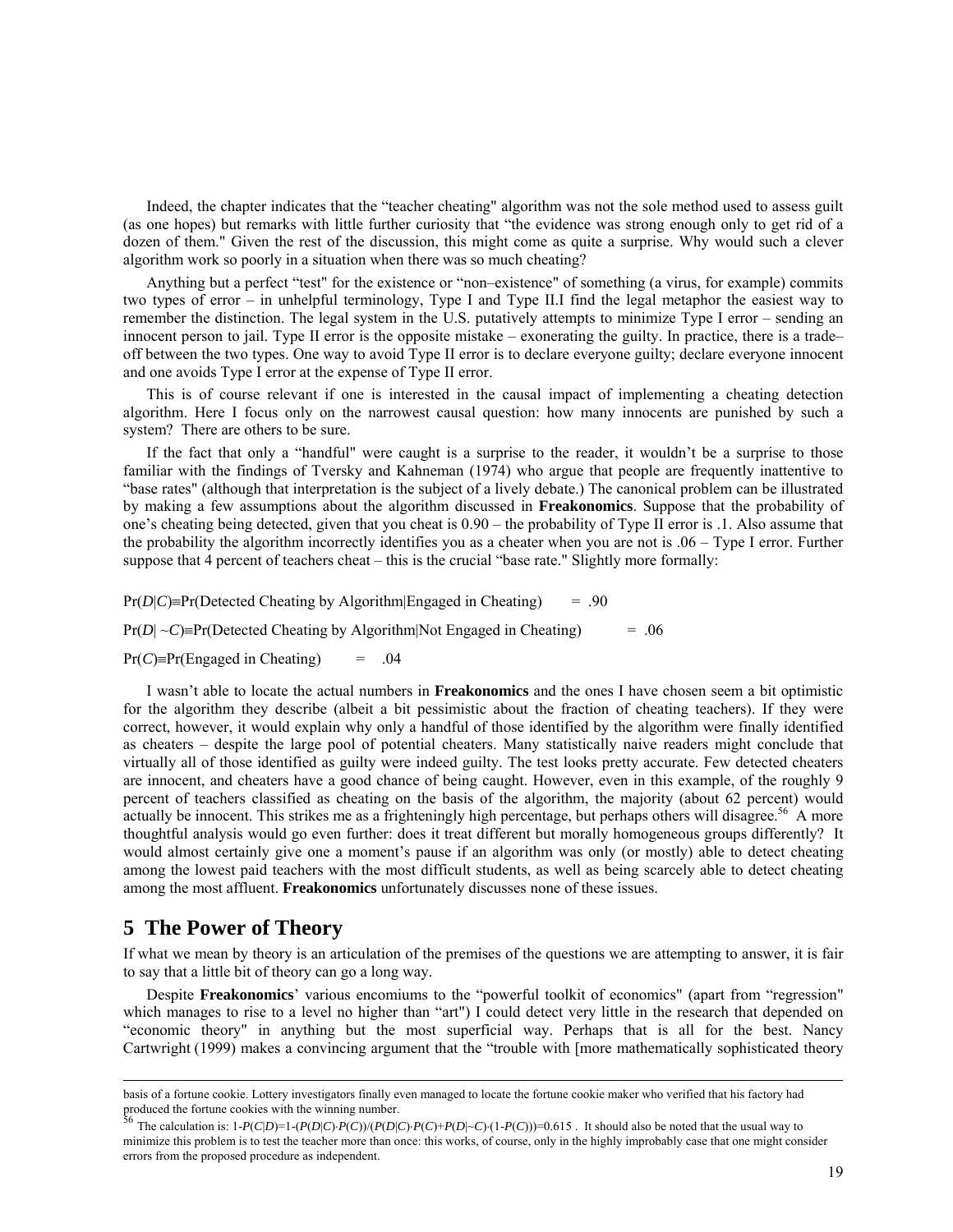models] is not that [they are] too rigorous, but rather ...not rigorous enough." Unrealistic assumptions are necessary in all theorizing, but the problem is that the alleged "tendencies" isolated in such models are usually model– dependent in a way that vitiates any "external validity."<sup>57</sup> It's one thing to find that a model helps illuminate some small aspect of human responses in a few contexts. In my field of labor economics, for example, the canonical labor–leisure model might help me predict how working mothers in female headed households adjust their hours of market work to a small change in an existing government welfare program, but I wouldn't use the model to tell me much else about working mothers.

If were one to judge Economics by reading **Freakonomics** alone, however, it would appear that some economists are successfully going after much bigger game, with economic theory leading the way. How else could a study about professional Sumo speak to anything but the unusual context of Sumo? Presumably some "model" takes us from a finding for wrestlers to something of more general interest. On the other hand, all we learn about economic theory is that it appears to be the premise that "incentives matter." Whatever enthusiasm one might have for the power of that insight, it is not clear what an incentive "is." The helpful index to the book lists the following: *incentives, bright line versus murky, as a cornerstone of modern life, criminal, definitions of, discovery and understanding, economic, of experts, invention and enactment of, moral, negative versus positive, power of, of real estate agents, schemes based on, of schoolteachers, social, study, tinkering with, trade-offs inherent in.*

Indeed, in Dubner and Levitt's hands, the assertion that incentives are the "cornerstone of modern life" often comes off as a two part tautology. The first part of the tautology is: "when incentives matter, they matter." The second part of the tautology is that when incentives don't matter, it is because of "moral incentives."

Less than a theory, perhaps, it describes a world view that evokes a sort neo-Skinnerian behaviorism that in popular writing was most cogently demolished by Chomsky (1971). For example, it was quite easy for me to get confused, when reading **Freakonomics**, about whether negative and positive incentives were merely synonyms for the Skinnerian notions of negative and positive reinforcement.

Perhaps I read more into the use of the word incentives than is there. However consider Dubner and Levitt's description of the "typical economist's view" of incentives:

Economists love incentives. They love to dream them up and enact them, study them, and tinker with them. The typical economist believes the world has not yet invented a problem that he can not fix if given a free hand to design the proper incentive scheme. His solution may not always be pretty – it may involve coercion or exorbitant penalties or the violation of civil liberties – but the original problem, rest assured, will be fixed. An incentive is a bullet, a lever, a key: an often tiny object with astonishing power to change a situation.

Nonetheless, as elastic as the notion of incentives is, I think it is still way too narrow. Speaking of B.F. Skinner's views of the power of "reinforcement", Chomsky's words about B.F. Skinner seem to apply with equal force to Dubner and Levitt's typical economist:

Humans are not merely dull mechanisms formed by a history of reinforcement and behaving predictably with no intrinsic needs apart from the need for physiological satiation. Then humans are not fit subjects for manipulation, and we will seek to design a social order accordingly. (Chomsky 1971)

I do not mean to suggest that Dubner and Levitt believe that humans are merely "dull mechanisms" formed only by a history of "incentives." My point is merely that as a framework for understanding human behavior the typical economists' focus on "incentives" ignores much that is important. Buchanan, for example, writes that

any person's ideal situation is one that allows him full freedom of action and inhibits the behavior of others so as to force adherence to his own desires. That is to say, each person seeks mastery over a world of slaves $58$ 

I hope I never live to meet this sort of *homo economicus*. At a minimum, Buchanan's ideal appears more like a dystopian nightmare, notwithstanding the fact that his description of *homo economicus* follows logically from his

 $\overline{\phantom{a}}$ 

 $57$ I have done considerable violence to her argument by this very brief summary. See "The Vanity of Rigour in Economics: Theoretical Models and Galilean Experiments" (1999) for a useful philosophical perspective.

<sup>&</sup>lt;sup>58</sup>Buchanan (1975) page 92; Chapter 6, "The Paradox of 'Being Governed'" at Buchanan (1999) http://www.econlib.org/LIBRARY/Buchanan/buchCv7Contents.html.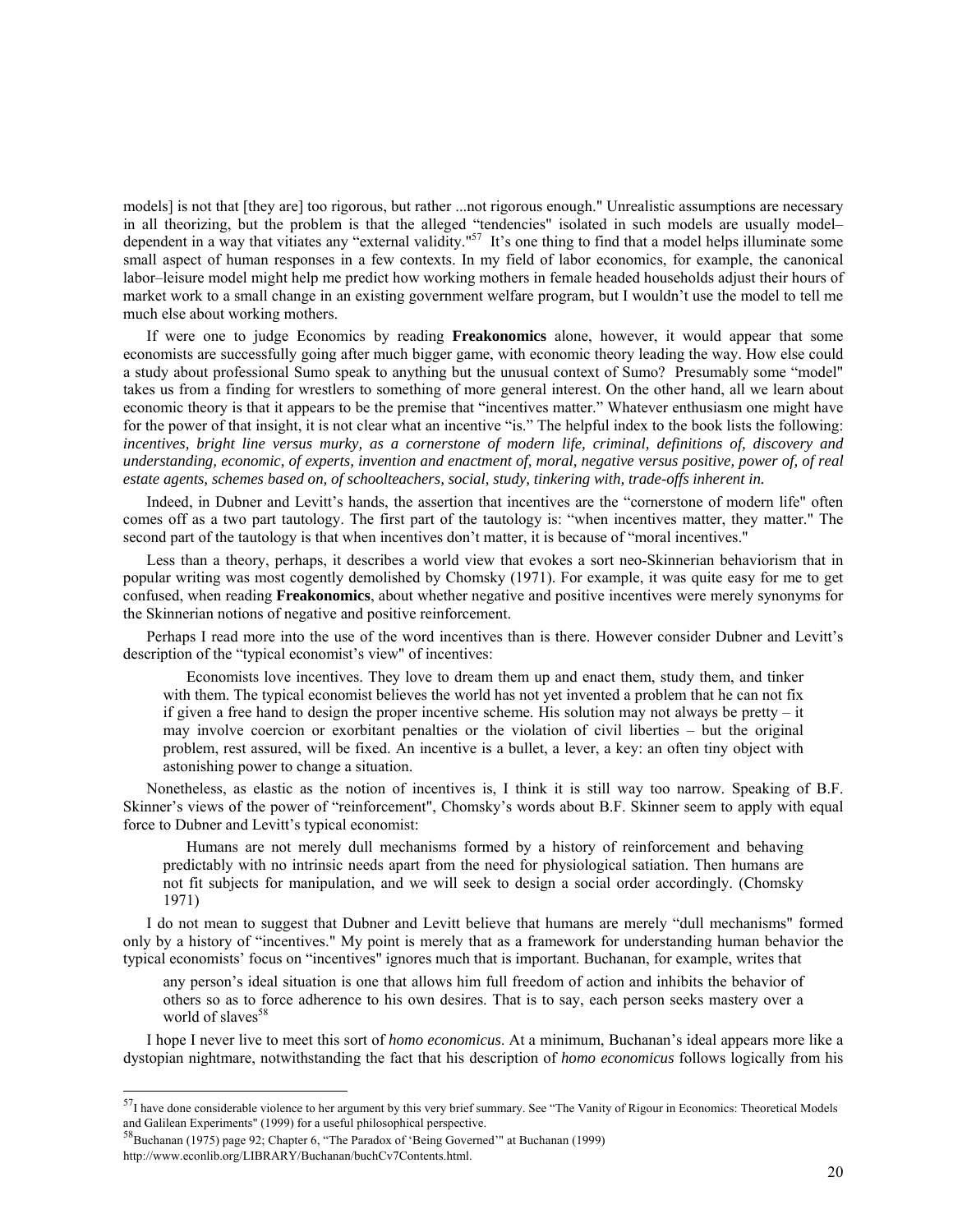premises about human motivation. It also highlights the problem with the view that "theory is evidence too" (June O'Neill as cited in Deaton 1996) – most commonly our models are perfect environments to do "experiments" on people we would never hope to meet, in situations in which they could never find themselves. If even "the laws of physics lie"59 and physicists often fruitfully use different and mutually inconsistent models from the same theory, it seems far more modesty about economic theory/models is warranted than **Freakonomics** seems to suggest. This is not to deny that simple economic models can be put to good use, but economic theory – whatever it is – shouldn't be epistemologically privileged. Even if social scientists were to learn something "deep", "fundamental", or "primordial" about human behavior that was previously unknown to the skilled novelist, it is unlikely to inform us very much about the type of policies we might like to pursue. As Lecam (1977) observed about a genuine example from real science, "even those physicists who are most fascinated by the kinetic theory of gases would hesitate to use it to compute the size of wood beams for their own abode." Simply put questions about the predictable consequences of our actions are not well–answered by untested or untestable insights from some "general" economic theory; rather we might learn a little about the predictable consequences of our actions– if we are lucky – by formulating ideas that can be put to a test.

## **References**

l

**Almond, Douglas V., Kenneth Y. Chay, and Michael Greenstone**, "Civil Rights, the War on Poverty, and Black-White Convergence in Infant Mortality in Mississippi,"

 Unpublished Manuscript, Department of Economics, University of California – Berkeley, November 2003.

**Anonymous**, "On the Physical Death of Jesus Christ.," *JAMA*, 1986, *255* (20), 2752–60. No author given.

- **Armon, Carmel and Randolph W. Evans**, "Addendum to Assessment: Prevention of Post-Lumbar Puncture Headaches: Report of the Therapeutics and Technology Assessment Subcommittee of the American Academy of Neurology," *Neurology*, 2005, *65* (4), 510–512.
- **Berry, Scott M. and Joseph B. Kadane**, "Optimal Bayesian Randomization," *Journal of the Royal Statistical Society, Part B*, 1997, *59* (4), 813–189.
- **Bertrand, Marianne and Sendhil Mullainathan**, "Are Emily and Greg More Employable than Lakisha and Jamal? A Field Experiment on Labor Market Discrimination," *American Economic Review*, September 2004, *94* (4), 991–1013.
- **Bitler, Marianne and Madeline Zavodny**, "Did Abortion Legalization Reduce the Number of Unwanted Children: Evidence from Adoptions," *Perspectives on Sexual and Reproductive Health*, January/February 2002, *34* (1).
- **Blank, Rebecca, Christine George, and Rebecca London**, "State Abortion Rates: The Impact of Policies, Providers, Politics, Demographics, and Economic Environment," *Journal of Health Economics*, October 1996, *15* (5), 513–553.
- **Brenner, B.**, "Did Jesus Christ Die of Pulmonary Embolism?," *J Thromb Haemost*, September 2005, *3* (9),  $2130 - 1$ .
- **Buchanan, James M.**, *The Limits of Liberty: Between Anarchy and Leviathan*, Chicago, IL: University of Chicago Press, 1975.
	- **\_\_\_\_\_**, *The Limits of Liberty: Between Anarchy and Leviathan*, Indianapolis, IN: Liberty Fund, Inc., 1999.
- **Card, David Edward and Alan B. Krueger**, *Myth and Measurement : The New Economics of the Minimum Wage*, Princeton, NJ: Princeton University Press, 1995.
- **Cartwright, Nancy,** "Causation: One Word; Many Things." Causality: Metaphysics and Methods Technical Report Centre for the Philosophy of Natural and Social Science, LSE CTR 07-03 (2003).

<sup>&</sup>lt;sup>59</sup> See Cartwright (1983) especially essay 2 "The Truth Doesn't Explain Much" and essay 3 "Do the Laws of Physics State the Facts?" for a discussion of the case of physics.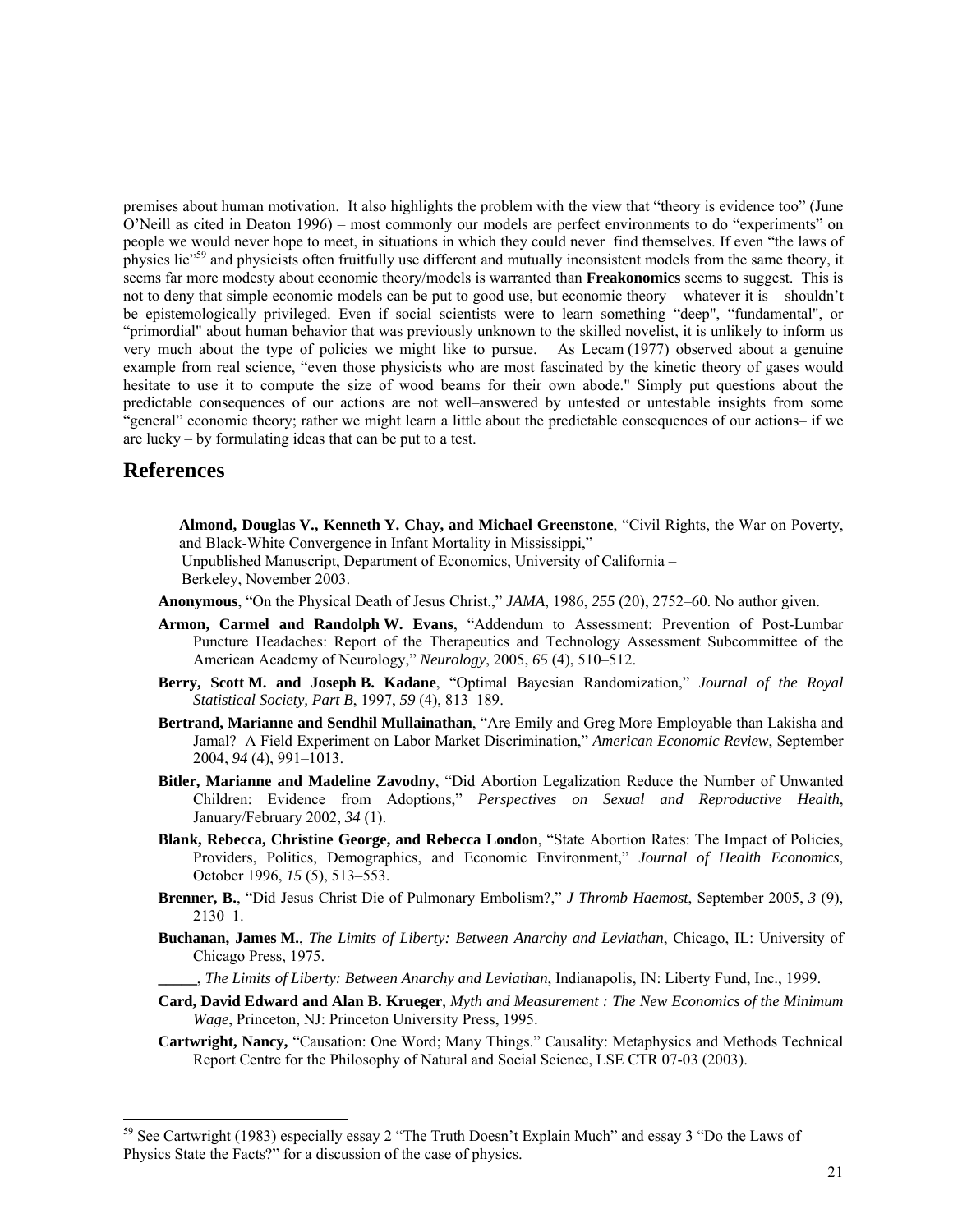- **Cartwright, Nancy,** "Counterfactuals in Economics: A Commentary." In Proceedings from INPC 2003: Explanation and causation: topics in contemporary philosophy, Vol. 4. Edited by O'Rourke. MIT Press, 2003.
- **Cartwright, Nancy**, "The Vanity of Rigour in Economics: Theoretical models and Galilean experiments," Discussion Paper 43/99, Centre for the Philosophy of Natural and Social Science, London School of Economics, 1999.
- **Cartwright, Nancy. How the Laws of Physics Lie.** (1983) Oxford: Oxford University Press.
- **Cartwright, Nancy and Julian Reiss.** "Uncertainty in Econometrics: Evaluating Policy Counterfactuals", in Peter Mooslechner, Helene Schubert and Martin Schütz (eds): *Economic Policy Making under Uncertainty: The Role of Truth and Accountability in Policy Advice*, Edward Elgar, 204-32, 2004.
- **Center For Health Statistics**, "Data Matters: Multiple Cause of Death in California," Technical Report, U.S. Department of Health and Human Services, Centers for Disease Control and Prevention 1998.
- **Charles, Kerwin Kofi and Melvin Jr. Stephens**, "Abortion Legalization and Adolescent Substance Use," *The Journal of Law and Economics*, October 2006.
- **Chomsky, Noam**, "The Case Against B.F. Skinner," *New York Review of Books*, December 30, 1971.
- **Cournot, M. J. C. Marquié, D. Ansiau, C. Martinaud, H. Fonds, J. Ferrières and J. B. Ruidavets,**  "Relation between body mass index and cognitive function in healthy middle-aged men and women.*Neurology 2006 (67)* pages *1208—1214.*
- **Cullen, Julie Berry, Brian A. Jacob, and Steven D. Levitt**, "The Effect of School Choice on Student Outcomes: Evidence From Randomized Lotteries," Working Paper 10113, National Bureau of Economic Research, 2003.
- **Deaton, Angus S.,** "Letters from America: The Minimum Wages," Newsletter of the Royal Economic Society, October 1996, (95), 13.
- **DeVany, Arthur**, "Steroids, Home Runs and the Law of Genius," *Economic Inquiry*, 2007 (Forthcoming).
- **Dickens, Charles**, *Hard Times*, London: Bradbury & Evans, 1854.
- **DiNardo, John**, "Freakonomics: Scholarship in the Service of Storytelling," *American Economics and Law Review*, 2006.
	- **\_\_\_\_\_**, "Natural Experiments," in Steven N. Durlauf and Lawrence E. Blume, eds., *The New Palgrave Dictionary of Economics*, Palgrave Macmillan, 2006. Preliminary version at: "http://www.personal .umihc.edu/~jdinardo/ne6.pdf"
- **Donohue, John J. III and Steven D. Levitt**, "The Impact of Legalized Abortion on Crime," *Quarterly Journal of Economics*, 2001, *116* (2), 379–420.
- **Edgeworth, Francis Ysidro**, "The Calculus of Probabilities Applied to Psychic Research, I," *Proceedings of the Society for Psychical Research*, 1885, *3*, 190–199.
	- **\_\_\_\_\_**, "The Calculus of Probabilities Applied to Psychic Research, II," *Proceedings of the Society for Psychical Research*, 1887, *4*, 189–208.
- **Foote, Christopher and Christopher Goetz.** "The Impact of Legalized Abortion on Crime: Comment," *Quarterly Journal of Economics (2007),* Forthcoming.
- **Edwards, W. D., W. J. Gabel, and F. E. Hosmer**, "On the physical death of Jesus Christ.," *JAMA*, March 1986, *255* (11), 1455–63.
- **Fagot, Anne M.**, "Probabilities and Causes: On Life Tables, Causes of Death, and Etiological Diagnoses," in Jakko Hintikka, David Gruender, and Evandro Agazzi, eds., *Probabilistic Thinking, Thermodynamics and the Interaction of the History and Philosophy of Science*, Vol. 146 of *Studies in Epistemology, Logic, Methodology, and Philosophy of Science* D. Reidel Publishing Company Dordrecht, Holland, Boston, USA, and London, England, 1980, pp. 41–104. Proceedings of the 1978 Pisa Conference on the History and Philosophy of Science, Volume II.
- **Food and Drug Administration**, "FDA Announces Withdrawal of Fenfluramine and, Dexfenfluramine (Fen-Phen)," Press Release: September 15, 1997.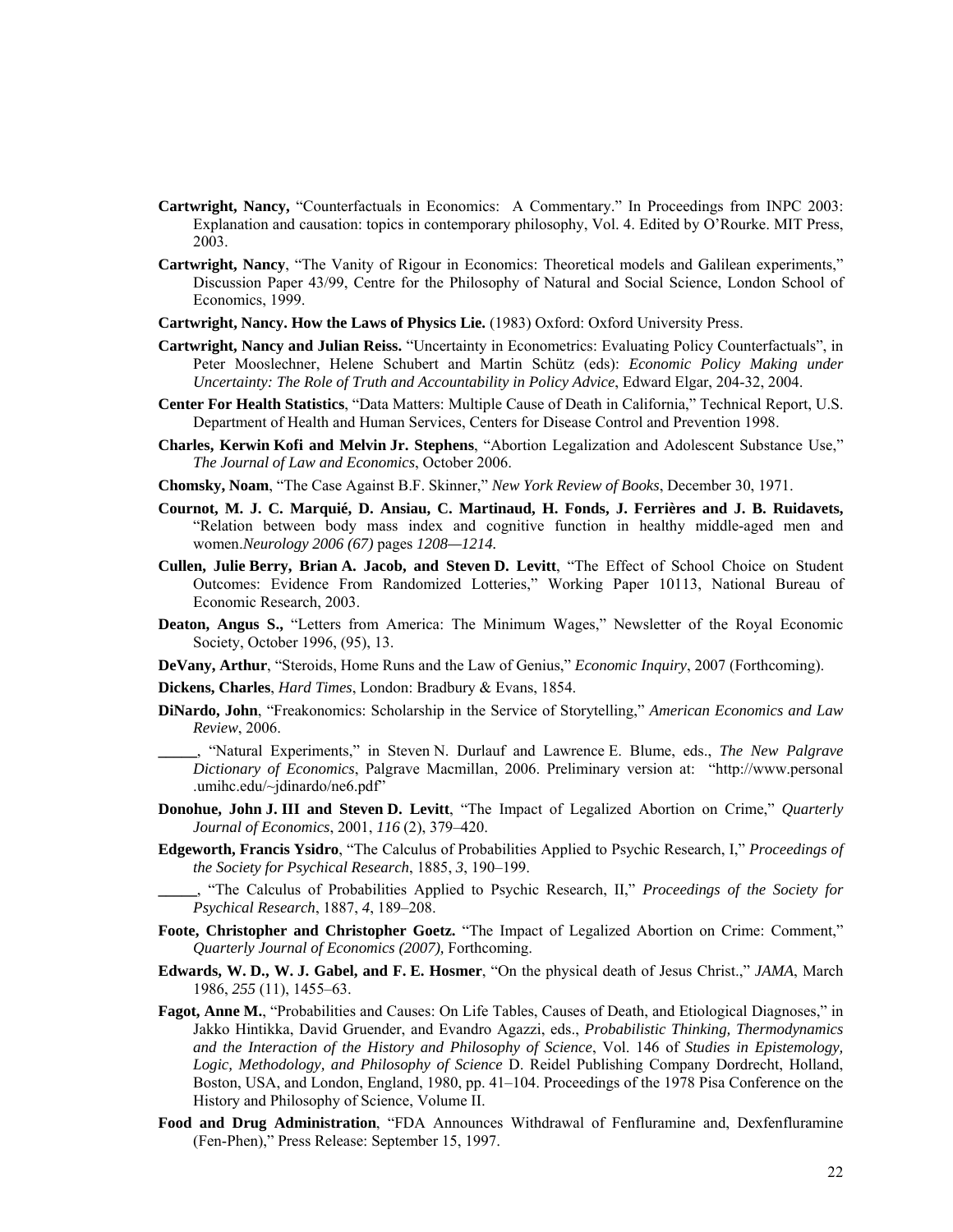- Freedman, David A., "From Association to Causation: Some Remarks on the History of Statistics," *Statistical Science*, 1999, *14*, 243–258.
- **Fryer, Roland G. Jr. and Steven D. Levitt**, "The Causes and Consequences of Distinctively Black Names," *Quarterly Journal of Economics*, August 2004, *119* (3), 767–805.

**\_\_\_\_\_ and \_\_\_\_\_**, "Understanding the Black–White Test Score Gap in the First Two Years of School," *Review of Economics and Statistics*, 2004, *86* (2), 447–464.

- **Gosling, C. G.**, "Comments on 'The Physical Death of Jesus Christ'.," *J Biocommun*, 1987, *14* (4), 2–3.
- **Granger, Clive**, "Statistics and Causal Inference: Comment," *Journal of the American Statistical Association*, December 1986, *81* (396), 967–968.
- **Graunt, John**, *Natural and Political Observations Mentioned in a following Index and Made Upon the Bills of Mortality. With reference to the Government, Religion, Trade, Growth, Air, Diseases, and the Several Changes of the Said City.*, first ed., John Martyn, 1676. Rendered into HTML format by Ed Stephan 25 Jan 96. Accessed June 1, 2005.
- **Grob, Gerald N.**, *Edward Jarvis and the Medical World of Nineteenth–Century America*, Knoxville: University of Tennessee Press, 1978.
- **Gronniger, Jerome Timothy**, "Fat and Happy: Dissecting the Obesity-Mortality Relationship," unpublished manuscript, July 17, 2003.

**\_\_\_\_\_**, "A Semiparametric Analysis of the Relationship of Body Mass Index to Mortality," *American Journal of Public Health*, January 2006, *96* (1), 173–178.

- **Gruber, Jonathan, Phillip Levine, and Douglas Staiger**, "Abortion Legalization and Child Living Circumstances: Who is the 'Marginal Child'," *Quarterly Journal of Economics*, 1999, *114* (1), 263– 291.
- **Guerry, André-Michel**, *Essai sur la statistique moral de la France. A translation of Andre–Michel Guerry's Essay on the Moral Statistics of France: A Sociological Report to the French Academy of Science edited and translated by Hugh P. Whitt and Victor W. Reinking, 2002* 1883.
- **Hacking, Ian**, *The Logic of Statistical Inference*, Cambridge, England: Cambridge University Press, 1965.
	- **\_\_\_\_\_**, *The Emergence of Probability: A Philisophical Study of Early Ideas About Probability, Induction and Statistical Inference*, Cambridge, England: Cambridge University Press, 1975.
	- **\_\_\_\_\_**, "Nineteenth Century Cracks in the Concept of Determinism," *Journal of the History of Ideas*, July September 1983, *44* (3), 455–475.
	- **\_\_\_\_\_**, *Representing and Intervening: Introductory Topics in the Philosophy of Natural Science.*, Cambridge, England: Cambridge University Press, 1983.
- **\_\_\_\_\_**, "Telepathy: Origins of Randomization in Experimental Design," *Isis*, September 1988, *79* (3), 427– 451.
	- **\_\_\_\_\_**, *The Taming of Chance* number 124. In "Ideas in Context", Cambridge, England: Cambridge University Press, August 1990.
- **\_\_\_\_\_**, *Rewriting the Soul: Multiple Personality and the Sciences of Memory*, Princeton, NJ: Princeton University Press, 1995.

**\_\_\_\_\_**, *The Social Construction of What?*, Cambridge, MA: Harvard University Press, 2000.

**Harville, D. A.**, "Experimental Randomization: Who Needs It?," *American Statistician*, 1975, *29*, 27–31.

- **Heckman, James J.**, "Lessons From The Bell Curve," *Journal of Political Economy*, 1995, *103* (5), 1091– 1120.
	- **\_\_\_\_\_**, "Causal Parameters and Policy Analysis in Economics: A Twentieth Century Retrospective," *Quarterly Journal of Economics*, February 2000, *115* (1), 45–97.

**\_\_\_\_\_**, "The Scientific Model of Causality," Unpublished Paper, University of Chicago, University College London, and the American Bar Foundation, April 28, 2005.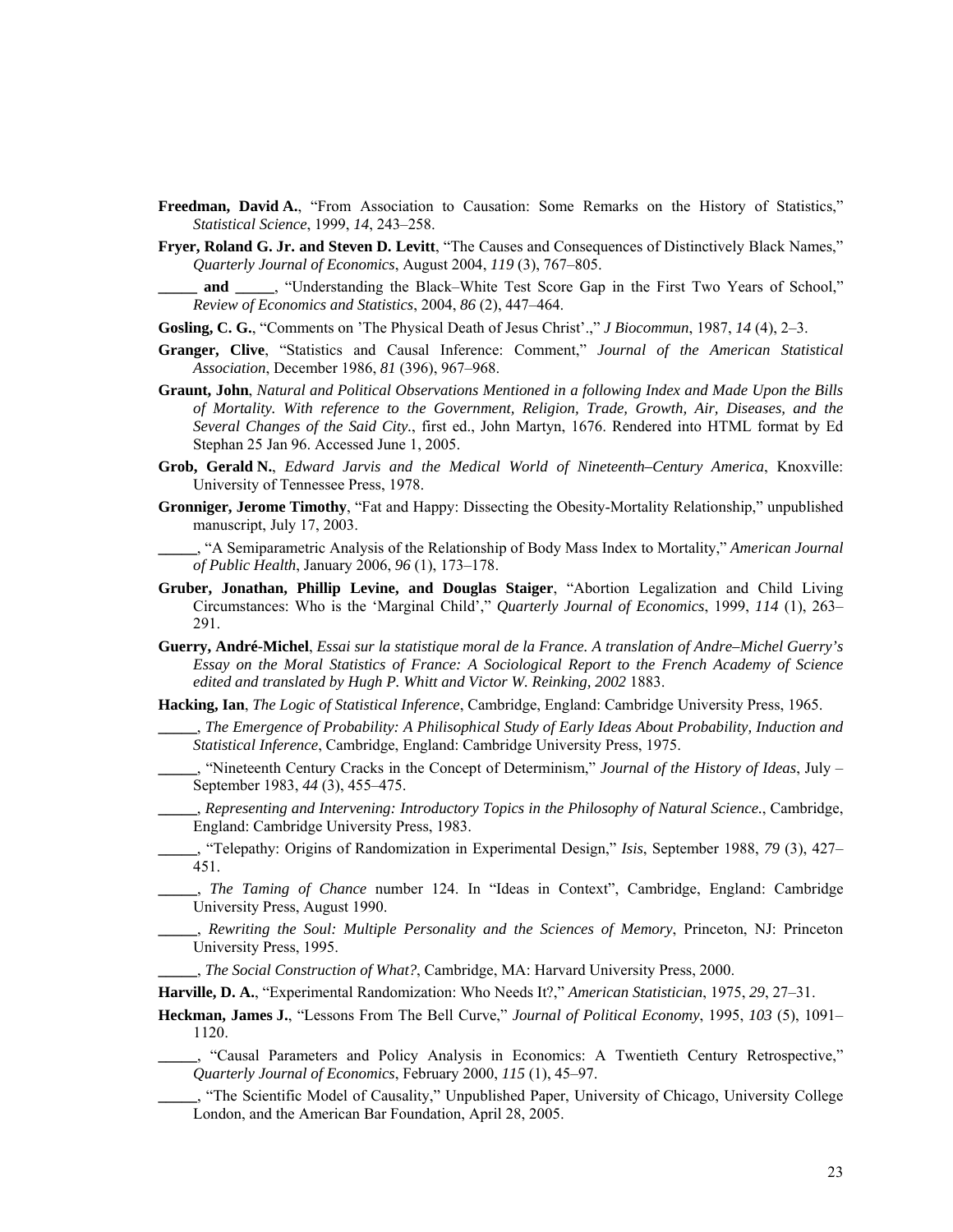and Edward Vytlacil, "Structural Equations, Treatment Effects, and Econometric Policy Evaluation," *Econometrica*, May 2005, *73* (3), 669–738.

- **Holland, Paul W.**, "Statistics and Causal Inference," *Journal of the American Statistical Association*, December 1986, *81* (396), 945–960.
- **Horowitz, Joel L. and Charles F. Manski**, "Censoring of Outcomes and Regressors Due to Survey Nonresponse: Identification and Estimation Using Weights and Imputations," *Journal of Econometrics*, May 1998, *84* (1), 37–58.
- **Joyce, Theodore**, "Further Tests of Abortion and Crime," NBER Working Paper 10564, National Bureau of Economic Research, Cambridge, MA, June 2004.
- **Kennan, John**, "Simultaneous Equations Bias in Disaggregated Econometric Models," *Review of Economic Studies*, January 1989, *56* (1), 151–156.
- **Lecam, Lucien**, "A Note on Metastatistics or 'An Essay Toward Stating a Problem in the Doctrine of Chances'," *Synthese*, 1977, *36*, 133–160.
- **Lee, Jennifer 8 (Eight)**, "Who Needs Giacomo? Bet on the Fortune Cookie," *The New York Times*, May 11, 2005.
- **Levitt, Steven D. and Stephen J. Dubner**, *Freakonomics: A Rogue Economist Explores the Hidden Side of Everything*, New York: Harper Collins, 2005.

**\_\_\_\_\_ and \_\_\_\_\_**, "Freakonomics 2.0," Author's Blog at www.freakonomics.com

September 30, 2006. Accessed at http://www.freakonomics.com/times0108.php

 **\_\_\_\_\_ and \_\_\_\_\_**, "Hoodwinked? ," *New York Times Magazine*, January 8, 2006.

- **Lillard, Lee A.**, "The Market for Sex: Street Prostitution in Los Angeles," Unpublished Manuscript, RAND September 1998.
- **Manski, Charles F.**, "Identification of Endogenous Social Effects: The Reflection Problem," *The Review of Economic Studies*, July 1993, *60* (3), 531–542.
- **Mayo, Deborah G.**, *Error and the Growth of Experimental Knowledge* Science and Its Conceptual Foundations, Chicago: University of Chicago Press, 1996.

**\_\_\_\_\_ and Michael Kruse**, "Principles of Inference and Their Consequences," in David Corfield and Jon Williamson, eds., *Foundations of Bayesianism*, Vol. 24 of *Applied Logic*, Kluwer Academic Publishers, 2002.

- **Moffitt, Robert A.**, "Remarks on the Analysis of Causal Relationships in Population Research," *Demography*, 2005.
- **National Center for Health Statistics**, "Instructions for Classifying Underlying Cause–of–Death," NCHS Instruction Manual Part 2-a, Center for Health Statistics, Hyattsville, Maryland, 2006.
- **Pearl, Jude**, "The New Challenge: From a Century of Statistics to the Age of Causation," *Computing Science and Statistics*, 1997, *29*, 415–423.
- **Pearson, Karl**, *The Grammar of Science*, A. London and C. Black, 1892.

**\_\_\_\_\_**, *Life, Letters and Labours of Francis Galton*, Vol. 3A, Correlation, Personal Identification and Eugenics, Cambridge, England: Cambridge University Press, 1930.

- **Peirce, Charles S.**, in A. Burks, ed., *Collected Papers*, Vol. 7–8, Cambridge, MA: Harvard University Press, 1958.
- **Reid, Sue Titus**, *Crime and Criminology*, fourth ed., New York: Holt, Rinehart and Winston, 1985.
- **Reuter, Peter, Robert MacCoun, and Patrick Murphy**, "Money from Crime: A Study of the Economics of Drug Dealing in Washington, D.C.," RAND Report R3894-RF, RAND, Santa Monica, CA, June 1990.
- **Rubin, Donald B.**, "Bayesian Inference for Causal Effects: The Role of Randomization," *Annals of Statistics*, 1978, *6*, 34–58.
- **Sakula, A.**, "A Hundred Years of Lumbar Puncture: 1891-1991," *Journal of the Royal College of Physicians of London*, April 1991, *25* (2), 171–175.